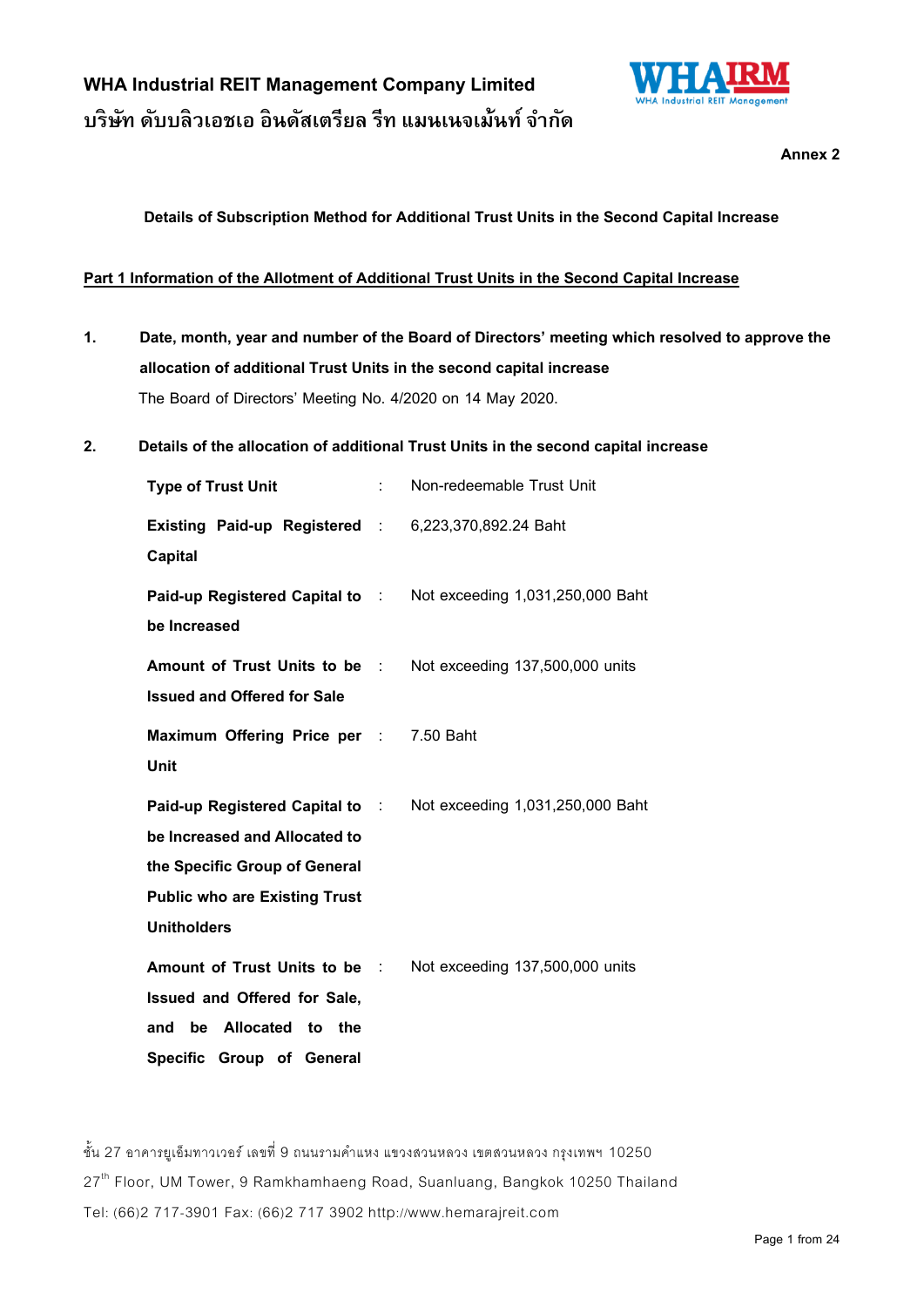

**Public who are Existing Trust** 

**Unitholders**

Allocation Method : The REIT Manager will allocate the additional Trust Units in the second capital increase in the amount not exceeding 137,500,000 Trust Units as follows:

> Part 1 Offering to the specific group of general public who **are existing Trust Unitholders whose names appear in the register book of Trust Unitholders as per their trust unitholding ratio**

> The offering of subscription entitlement to the specific group of general public who are existing Trust Unitholders whose names appear in the register book of Trust Unitholders on 29 October 2020, which is offered to the specific group of general public who are existing Trust Unitholders whose names appear in the register book of Trust Unitholders as per their trust unitholding ratio at 1 existing Trust Unit per 0.1956 Trust Unit to be issued and offered for sale, but will not be offering to the Trust Unitholders which may result in a violation of laws or international regulations or may incur any burden by HREIT to proceed beyond the requirements under Thai laws. The nationalities of existing Trust Unitholders other than Thai that the REIT Manager will take into consideration to not offer the Trust Units for sale in accordance with the above-mentioned conditions are as appeared in **Annex 7**.

> In the event that the above allocation of additional Trust Units results in any existing Trust Unitholders having the right to subscribe for a fraction of a Trust Unit that cannot be allocated as a full Trust Unit, such a fraction of a Trust Unit shall be rounded down to the nearest whole number. The existing Trust Unitholders may declare their intention to subscribe for additional Trust Units at the amount they are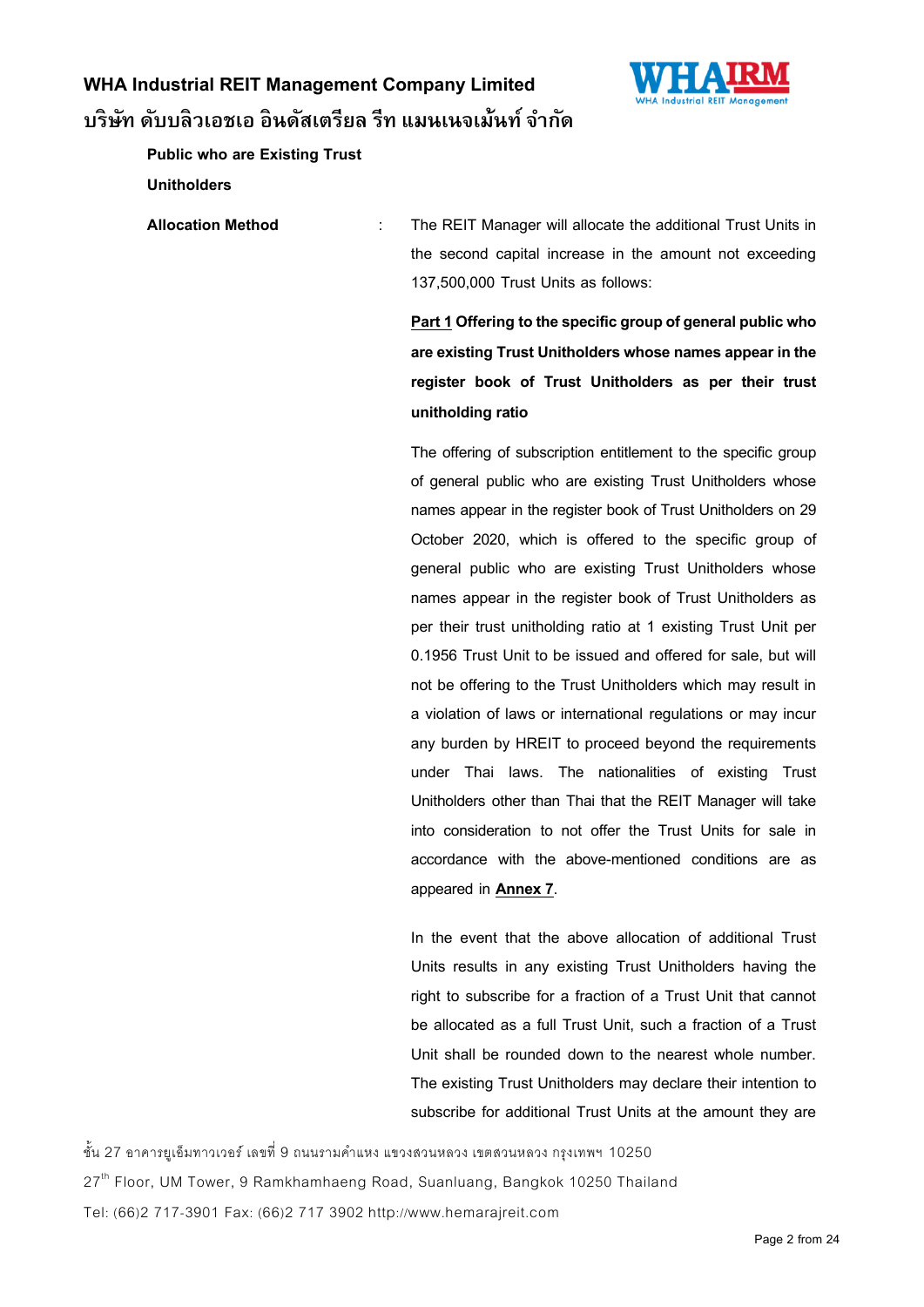

entitled to, more than the amount they are entitled to, less than the amount they are entitled to, or they may waive their rights to subscribe for additional Trust Units offered for sale in this time.

After the allocation of additional Trust Units to the existing Trust Unitholders, the REIT Manager reserves the right to allocate the remaining additional Trust Units to the existing Trust Unitholders who have declared their intention to subscribe for the additional Trust Units in excess of the amount they are entitled to, as it deems appropriate, at the same time or after the allocation of Trust Units in part 3 or none.

### **Part 2 Offering to WHA Industrial Development Public Company Limited ("WHAID") and/or WHAID's associated persons**

The number of Trust Units to be allocated to WHAID and/or WHAID's associated persons when combined with the amount allocated in part 1 shall not exceed 20 percent of all Trust Units to be issued and offered for sale in this capital increase, or not exceeding 27,500,000 Trust Units.

**Part 3 Offering to (1) persons on a private placement basis who are not the existing Trust Unitholders of HREIT under the notifications of the Office of the SEC and are not connected persons of the owners of immovable properties according to the relevant notifications of the Securities and Exchange Commission and the Capital Market Supervisory Board , and/or (2) general public, as it deems appropriate, pursuant to the Notification No. Tor Thor. 27/2016 and any other related notifications**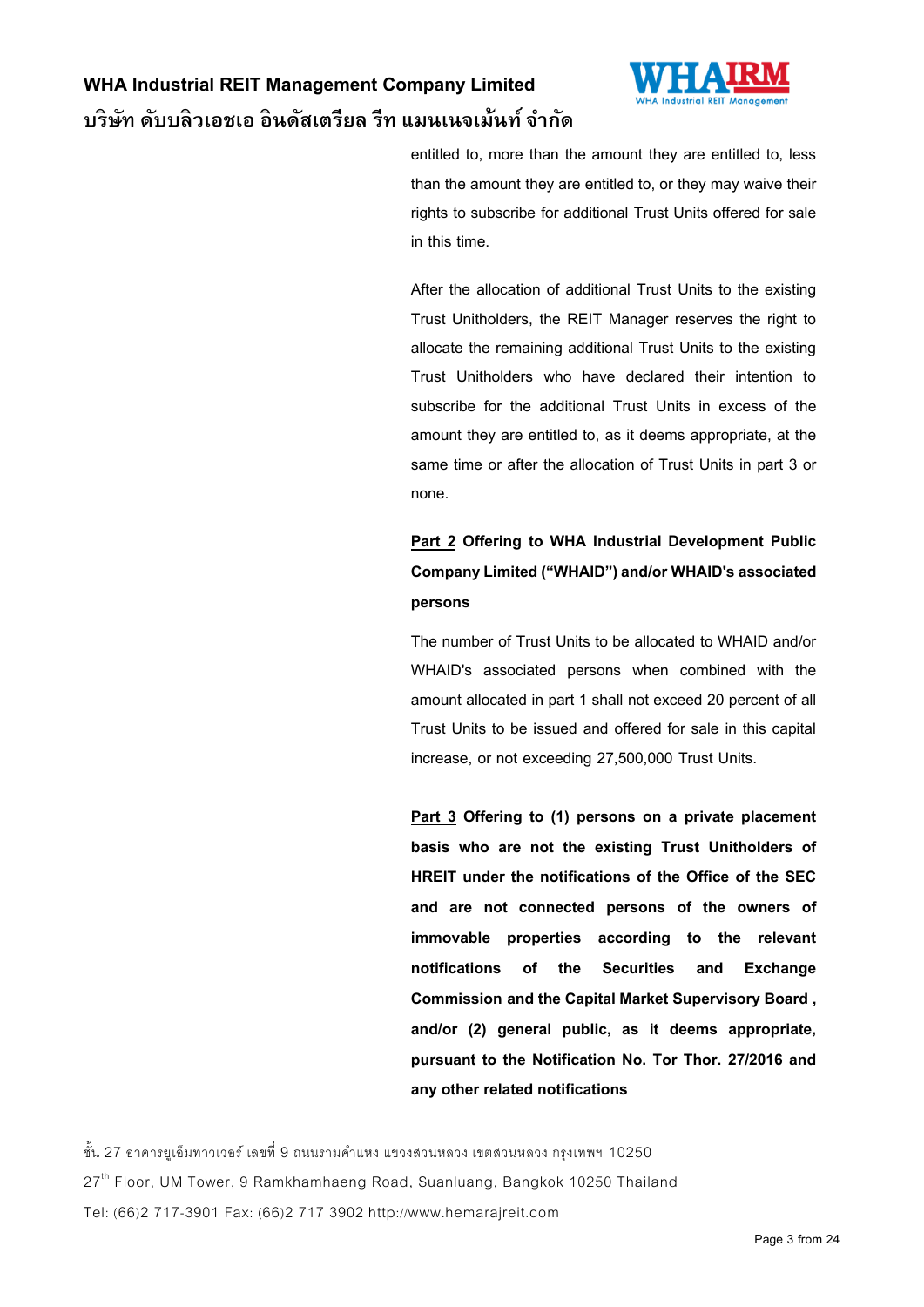

In this regard, the REIT Manager reserves the right to allocate the remaining additional Trust Units to the subscribers who are entitled to in Part 1 and have declared their intention to subscribe for the additional Trust Units in excess of the amount they are entitled to, as it deems appropriate, at the same time or after the allocation of Trust Units in Part 3 or none; and if this allocation of additional Trust Units results in any subscribers who are entitled to in Part 1 and having the right to subscribe for a fraction of a Trust Unit that cannot be allocated as a full Trust Unit, such a fraction of a Trust Unit shall be rounded down to the nearest whole number.

In case of any problems, issues or restrictions on the proceeding, and in order to facilitate the investors with fairness and to make the offering of Trust Units in this time successful, the REIT Manager and/or the Underwriter reserve the right to exercise its discretion to adjust the amount of Trust Units to be allocated to each type of investor above (Claw Back/Claw Forward) in accordance with the details as specified herein as appropriate by taking into consideration several factors such as the demand for Trust Units of investors in each type etc., provided that it shall not violate the laws and the Securities and Exchange Act B.E. 2535 (1992) and relevant amendments.

**3. Record date to determine the names of specific group of general public who are existing Trust Unitholders and entitled to the allocation of additional Trust Units in the second capital increase**  The date for determining the names of Trust Unitholders entitled to subscribe for the additional Trust Units in the second capital increase (Record Date) is 29 October 2020.

#### **4. Subscription and payment period for the capital increase of Trust Units**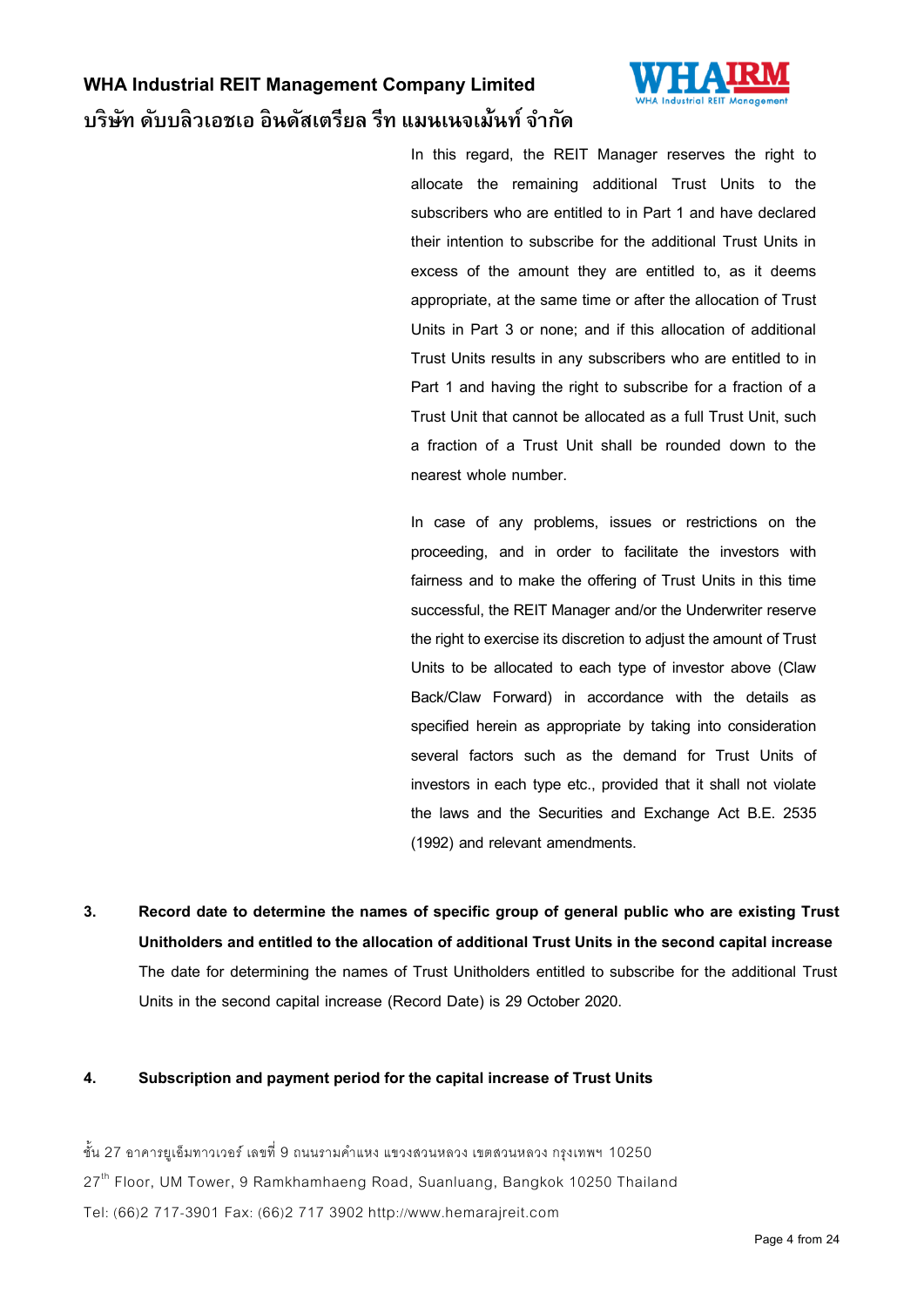

### **4.1 The specific group of general public who are existing Trust Unitholders and entitled to subscribe for the Trust Units in the second capital increasebut not the institutional investors**

#### **4.1.1 Subscription period**

A subscription may be made during 16 to 20 November 2020 and 23 to 27 November 2020 from 9.00 a.m. to 4.00 p.m. or during the office hours of the office and branch of the Underwriter namely, Kasikornbank Public Company Limited.

#### **4.1.2 Means to receive a subscription form and the subscription location**

A subscription form may be obtained and the subscription may be made at the office and the branches of Kasikornbank Public Company Limited. For more information, please call 02-888-8888.

#### **4.1.3 Supporting documents to the Subscription**

1. Subscription form

The subscriber shall correctly, completely and clearly fill details in the subscription form, which is signed by the authorized signatories of juristic person with the company's seal affixed (if any).

2. Supporting documents of the subscriber

### Natural person subscriber with Thai nationality

A certified copy of valid identification card, which is not yet expired, with a signature which must be the same as the signature signed on every document relating to the subscription, or if the identification card is not available, a certified copy of house registration presenting the 13-digit identification number or a certified copy of any other official document bearing the 13-digit identification number shall be attached together with a certified copy of document or evidence on the change of name or surname (if any) (In case the subscriber is a minor without an identification card, a copy of the birth certificate shall be attached together with a copy of valid identification card of his/her guardian (father/mother or legal representative) or legal guardian and a copy of the minor's house registration, as certified a true copy thereof and with a consent from the guardian (father/mother or legal representative) or legal guardian, and any other evidence to prove the capacity to subscribe under laws. In case the subscriber is a minor with an identification card, a copy of valid identification card of the minor shall be attached together with a copy of valid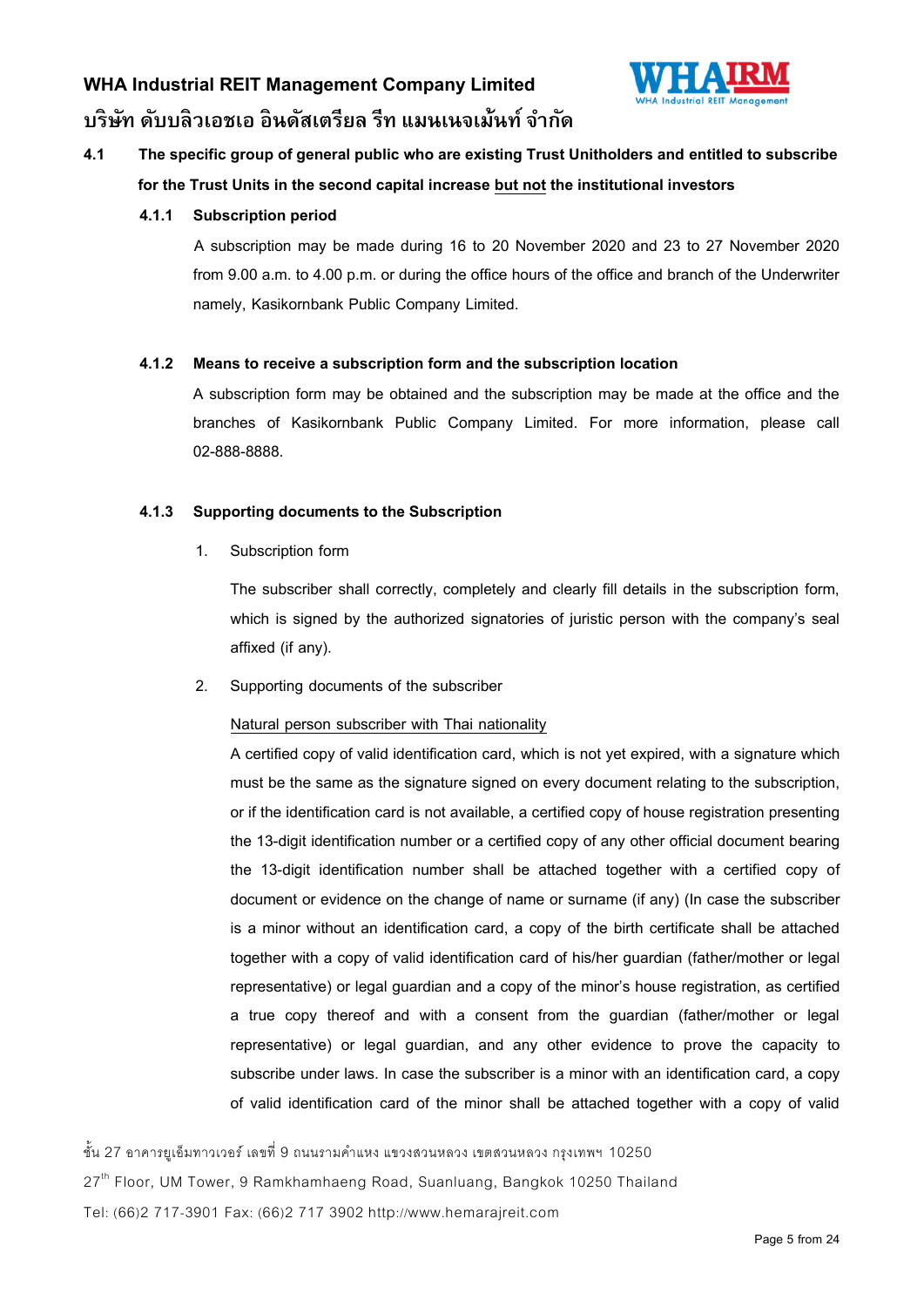

identification card of his/her guardian (father/mother or legal representative) or legal guardian and a copy of the minor's house registration, as certified a true copy thereof and with a consent from the guardian (father/mother or legal representative) or legal guardian, and any other evidence to prove the capacity to subscribe under laws).

#### Juristic person subscriber incorporated in Thailand

A copy of juristic person affidavit or a copy of company affidavit issued by the Ministry of Commerce not exceeding 12 months prior to the subscription date, as certified a true copy thereof by its authorized signatories with the company's seal affixed (if any), together with a certified copy of identification card, alien card or passport of the authorized signatories (as the case may be), whereby the signature must be the same as the signature signed on every document relating to the subscription.

#### Juristic person subscriber incorporated abroad

A copy of juristic person affidavit or a copy of certificate of incorporation, memorandum of association, articles of association and a certification letter issued not exceeding 12 months prior to the subscription date, as certified a true copy thereof by its authorized signatories with the company's seal affixed (if any), together with a copy of valid identification card, official identification card or state enterprise identification card of the authorized signatories (in case if the 13-digit identification number is not available on the official identification card or state enterprise identification card, a certified copy of house registration presenting the 13-digit identification number shall be attached). In case if the authorized signatories of juristic person are not Thai, a certified copy of valid alien card or passport of the authorized signatories, which is not yet expired (as the case may be) shall be attached. The certified true copy of the aforementioned supporting documents must be notarized by a notary public and authenticated by an official of the Thai Embassy or the Thai Consulate in the country where such documents were prepared or certified, and issued not exceeding 12 months prior to the subscription date.

3. Other supporting documents to the subscription

In case of a refund of subscription fee for any reason, if the subscriber wishes to receive a refund by a wire transfer into his/her savings or current account opened with a commercial bank in Thailand, the subscriber shall attach a copy of his/her savings or current account passbook presenting the account number and account name, which must match with the subscriber's name, together with a certification of a true copy thereof.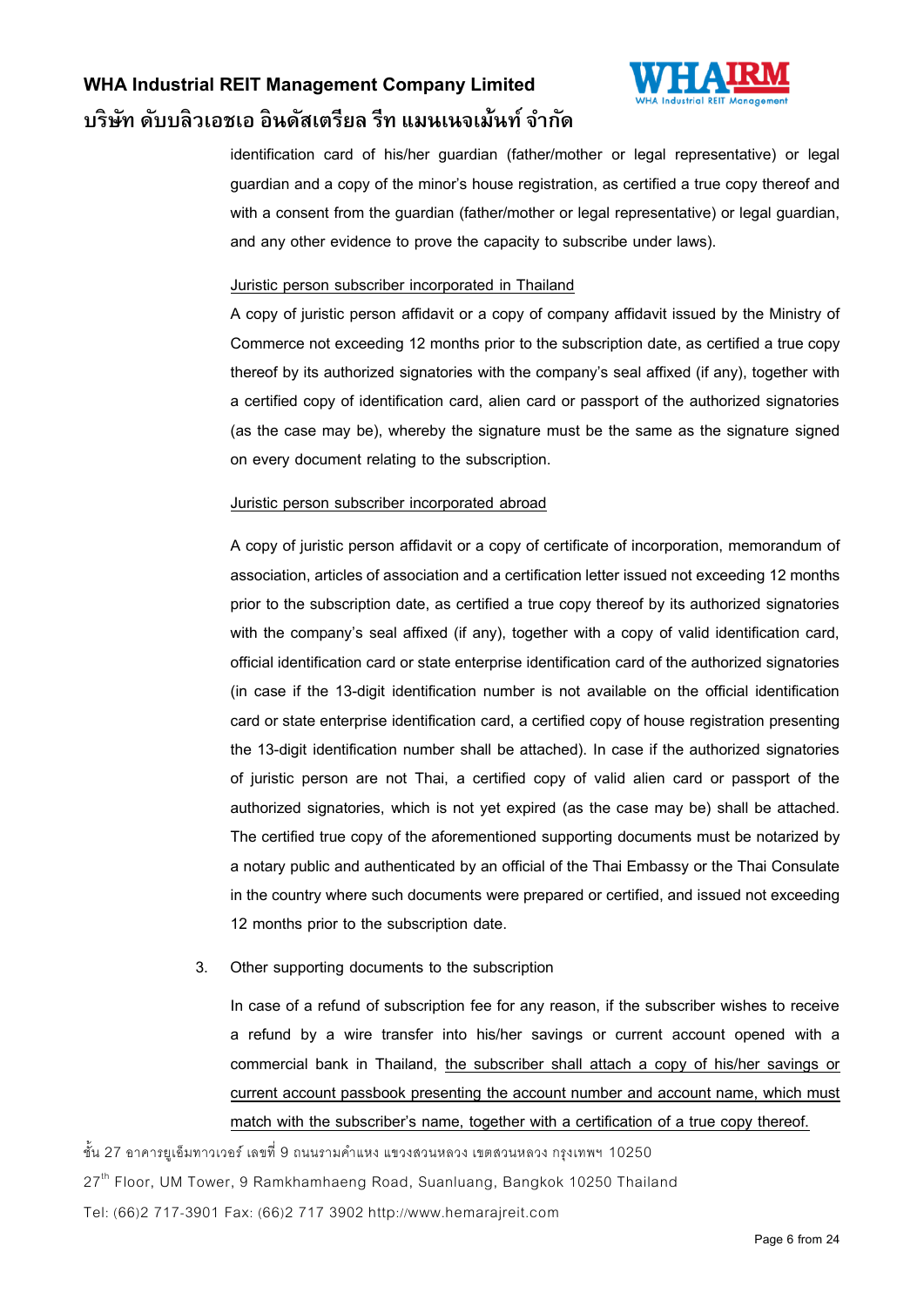

In case if any subscribers fail to attach a copy of the passbook page presenting the subscriber's name and account number, or if the Underwriter could not proceed with the refund of subscription fee by a wire transfer into the subscriber's savings or current account for any reason, the Underwriter shall proceed with the refund of subscription fee to the subscriber by means of a crossed cheque, cashier's cheque or bank draft payable only to the subscriber and sending via a registered mail to the address specified in the subscription form.

A subscriber who opened other accounts with the Underwriter namely, Kasikornbank Public Company Limited, and has completed the Know Your Customer & Customer Due Diligence (KYC/CDD) procedure and the risk profile assessment ( Suitability Test) of the Underwriter within a period of not exceeding 2 years, is not required to attach the KYC/CDD form and the Suitability Test for the subscription. If the aforesaid conditions are not met, the subscriber shall complete the KYC/CDD procedure and attach the Suitability Test, with the details as correctly, completely and clearly filled in, and signed by the subscriber, then submit them to the Underwriter as the supporting documents to the subscription at the branches of Kasikornbank Public Company Limited.

In addition, if the subscriber wishes to deposit securities in the Issuer Account No. 600, the natural person subscriber shall fill additional details in the Part "Specifically for the Subscribers Who Wish to Deposit the Securities into the Issuer Account No. 600 Only" of the subscription form, whereas the juristic person subscriber shall fill additional details in the Part "Specifically for the Subscribers Who Wish to Deposit the Securities into the Issuer Account No. 600 Only" of the subscription form and in the "FATCA Status Checklist of Juristic Person only for the Subscriber with Juristic Person Status", together with a true certification of information, then submit them as the supporting documents to the subscription. In case of a failure by the subscriber to fill in the details as required, the REIT Manager reserves the right to issue a trust certificate in the name of the subscriber to the subscriber instead.

#### **Subscription via the Underwriter's online system**

A subscriber who wishes to subscribe via the online system "K-My Invest" of Kasikornbank Public Company Limited must be a Thai individual with at least 20 years of age who has registered for the K PLUS service of Kasikornbank Public Company Limited at least 3 days prior to the offering date of Trust Units and has completed the Know Your Customer & Customer Due Diligence (KYC/CDD) procedure and the risk profile assessment ( Suitability Test) in accordance with the procedure set out by the Underwriter prior to the subscription. In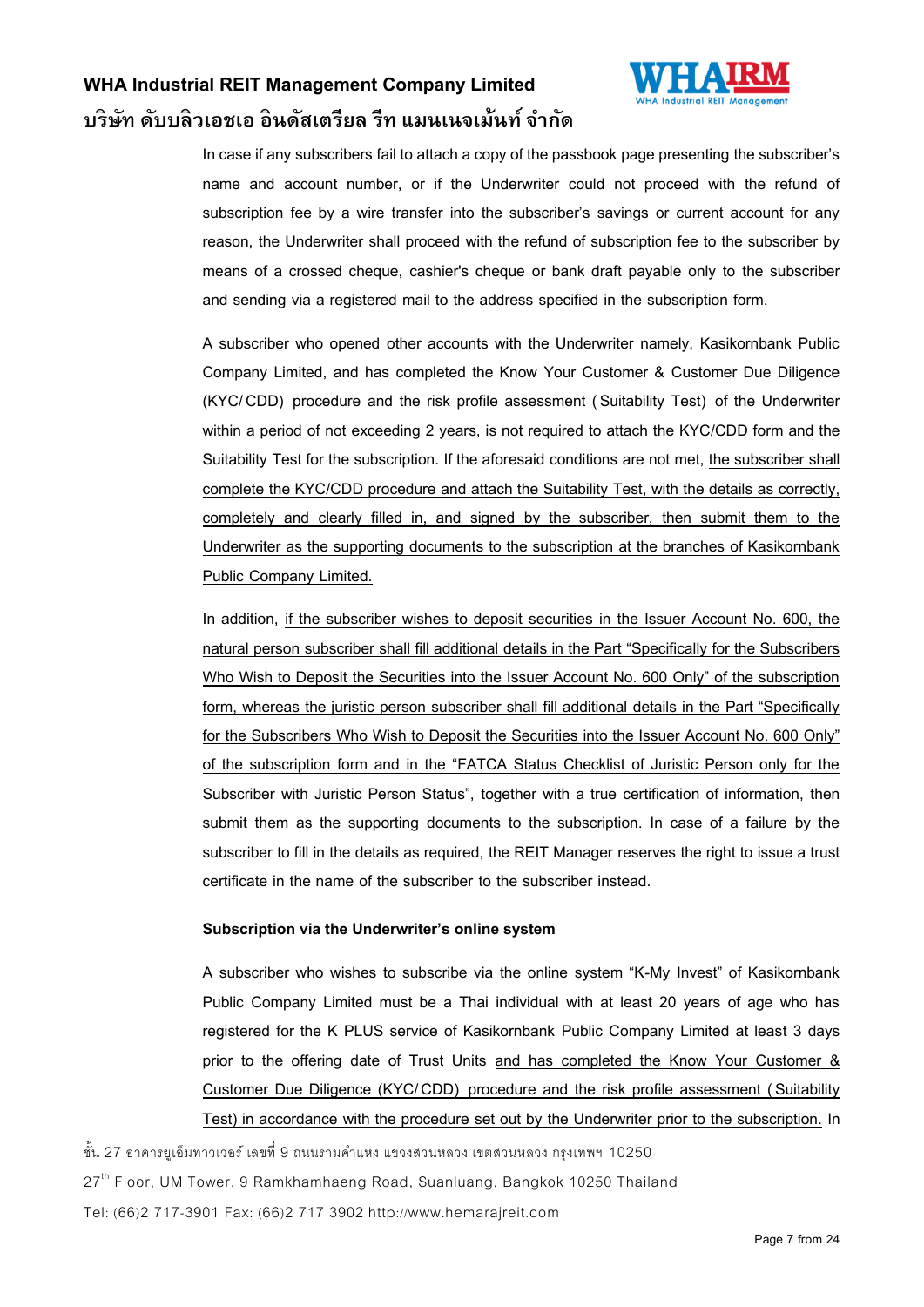

the event that the subscriber's result of Suitability Test is not suitable for the subscription of Trust Units in this time, the subscriber must confirm their intention to subscribe for the Trust Units and affirm as the subscriber that the issuer and/or the Underwriter of Trust Units shall not be held liable for any future damage from investments in the Trust Units in any and all respects. In addition, the subscribers must fully confirm the transactions that they have read and understood the information about the offering of Trust Units in the Executive Summary of Trust Units or Fact Sheet or the Prospectus; accept the risks from investment and agree to be bound by the Executive Summary of Trust Units or Fact Sheet or the Prospectus prior to the submission of subscription via the online system.

The subscribers who wish to subscribe via the Underwriter's online system must review and revise their personal information, fill in the subscription information and verify the accuracy and completeness thereof by themselves every time before confirming the investment, however, they are neither required to fill in and sign the subscription form of Trust Units nor attach any supporting documents to the subscription or a copy of the account's passbook of the investors opened with Kasikornbank Public Company Limited.

The subscribers who subscribe via the Underwriter's online system must make a payment via K PLUS service immediately after subscribing for the Trust Units via online system, whereby the subscription will be completed upon a one-time payment of subscription fee is made in full amount by the subscriber via K PLUS service, then the subscriber will receive an evidence of subscription confirmation in accordance with the procedure and the maximum daily transfer limit as set out by the Underwriter. The subscribers who wish to subscribe and make the payment beyond the limit may proceed at the branches of Underwriter or its departments offering subscription service.

The conditions and procedure of this online subscription are subject to the terms and conditions of the online subscription service via K-My Invest of Kasikornbank Public Company Limited for the subscribers who wish to subscribe via the Underwriter's online system. The agreement, terms and conditions are subject to the Underwriter's discretion.

The Underwriter shall proceed with the online subscription as follows:

 The online subscription shall be strictly and adequately supervised and be able to verify the subscriber's identity by the verification via Mobile Application - K PLUS;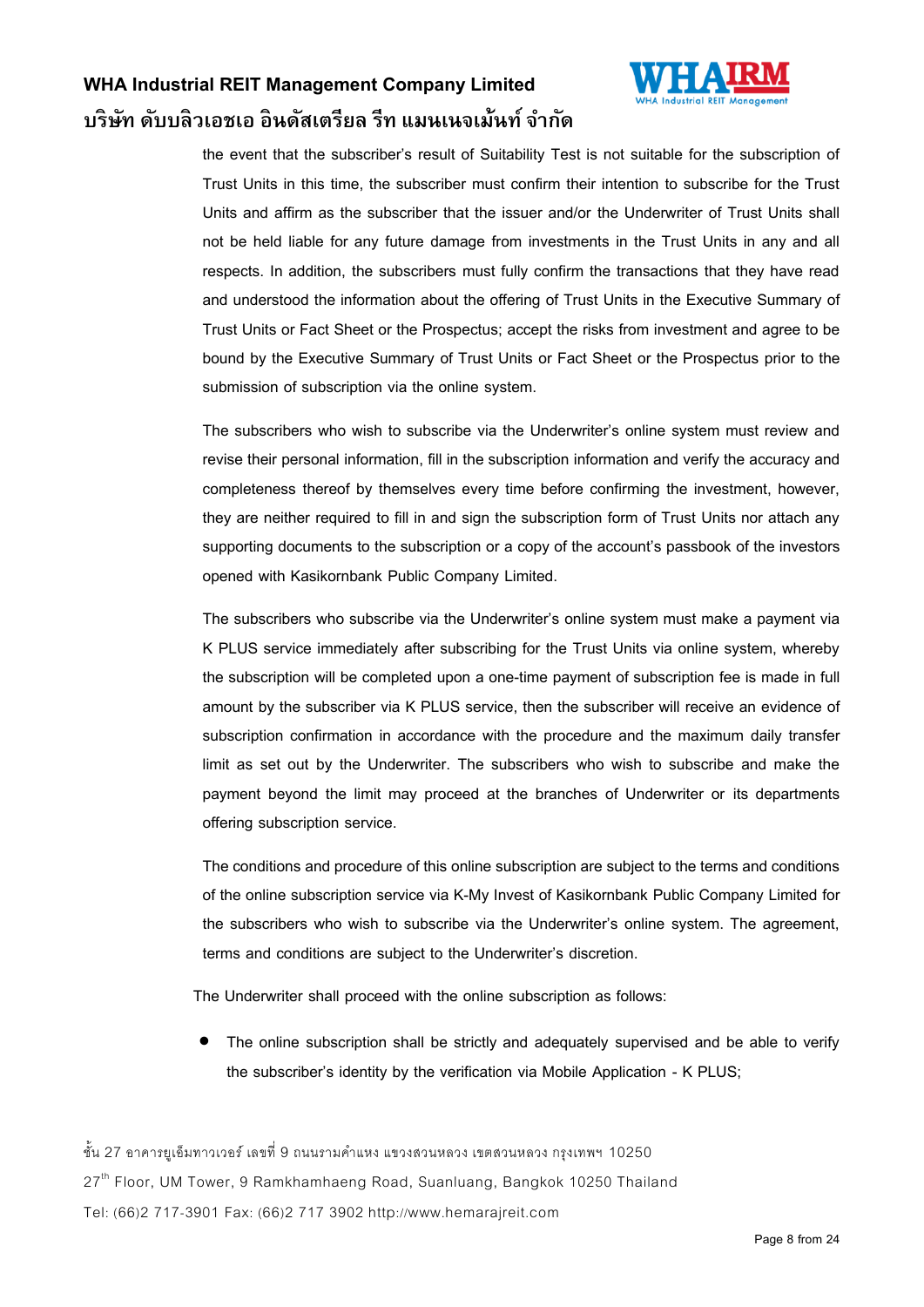



- The Executive Summary of Trust Units or Fact Sheet shall be available on the online system; and
- The maximum offering price, minimum subscription amount, the multiple of subscription amount and the statement that the subscriber may download the Prospectus from the website of the Office of the SEC at www.sec.or.th to study further details of the offering of investment units in this time before subscribing for the Trust Units shall be specified.

The Underwriter reserves the right to reject the subscription of Trust Units from minors and guardians exercising the right to subscribe on their behalves via the online system.

In addition, the Underwriter reserves the right to stipulate additional terms and conditions for the subscriber who subscribe via the Underwriter's online system to comply with relevant notifications of the Securities and Exchange Commission and the Capital Market Supervisory Board, and the Underwriter shall publicly announce such additional terms and conditions for information of general investors who wish to subscribe for the Trust Units.

**Subscription via voice recording telephone** (for subscription via Kasikornbank Public Company Limited only) A subscriber who wishes to subscribe via voice recording telephone may subscribe with the Underwriter's investment consultant, provided that the subscriber must also subscribe to the KBank Private Banking service for a consent to make telephone transactions, sign a letter of consent to a long-term direct debit by Kasikornbank Public Company Limited, and has completed the Know Your Customer & Customer Due Diligence (KYC/CDD) procedure and the risk profile assessment (Suitability Test) of the Underwriter within a period of not exceeding 2 years prior to the subscription via voice recording telephone. The Underwriter shall strictly and adequately supervise the subscription via voice recording telephone, while the subscribers shall certify that they have studied the information about the offering of Trust Units in the Prospectus or the Executive Summary of Trust Units or Fact Sheet, and agreed to be bound thereby. The subscribers are not required to attach any supporting documents to the subscription. In any case, the Underwriter shall proceed with the subscription as follows:

 The Underwriter's investment consultant shall inform the subscriber via voice recording telephone about the maximum offering price, payable amount, procedure to deposit the Trust Units, payment method and payment date, and that the subscriber may study further details of the offering of Trust Units from the Prospectus on the website of the Office of the SEC at www.sec.or.th;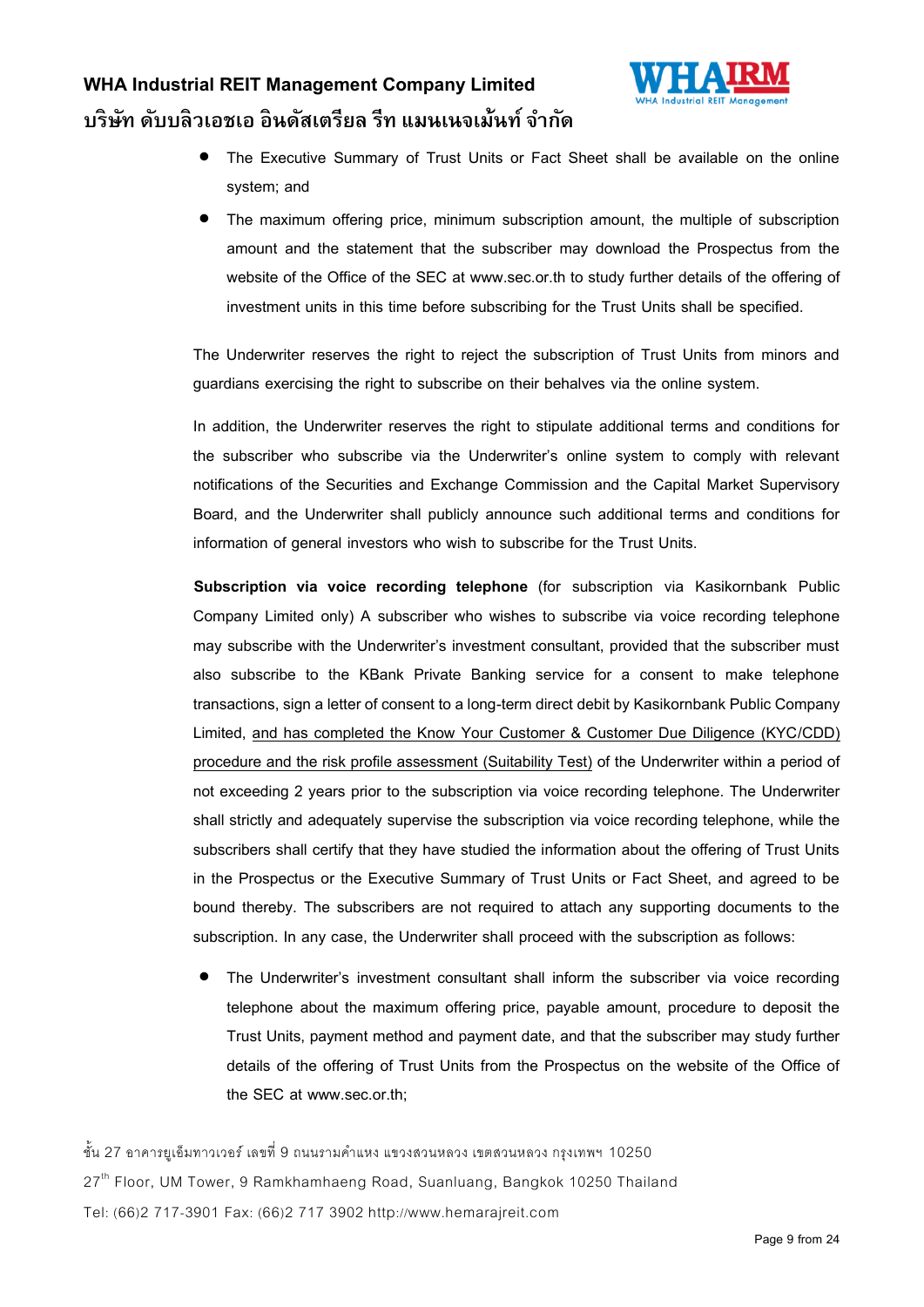

- The Underwriter's investment consultant shall verify the identity of subscriber via voice recording telephone including the identification number, date of birth, name of the bank that the payment will be made via Automatic Transfer System (ATS) to the Underwriter, or name of the investment consultant etc.; and
- The subscribers shall certify verbally that they have studied the information about the offering of Trust Units in the Prospectus or the Executive Summary of Trust Units or Fact Sheet, and agreed to be bound thereby.

Upon a receipt of confirmation and details of the subscription via voice recording telephone, the Underwriter's investment consultant must record such subscription in the system provided by the Underwriter, whereby the information of subscription made via voice recording telephone, name of the investment consultant, and the record date and time of the subscription will be displayed in the system.

#### **4.1.4 Subscription payment method**

The subscriber shall make a subscription payment for the amount of Trust Units subscribed at the maximum offering price i.e. 7.50 Baht per Trust Unit by the following payment method:

- For subscriptions made **during 16 – 20 and 23 November 2020 until 12.00 p.m. of 25 November 2020**, the subscriber may make a subscription payment by:
	- (1) cash, wire transfer or money transfer via the BAHTNET system, payable at the branches of Kasikornbank Public Company Limited; and
	- (2) cheque or cashier's cheque (as known as "bank's cheque") or bank draft, which must be dated within 25 November 2020 and collectible through the clearing house in Bangkok within 1 business day only, provided that the payment made by a cheque, cashier's cheque or bank draft must be crossed and made payable to:

### **"Subscription Account of Hemaraj Trust Unit"** or **"Subscription Account for HREIT"**

together with the name, surname and contact number written down on the back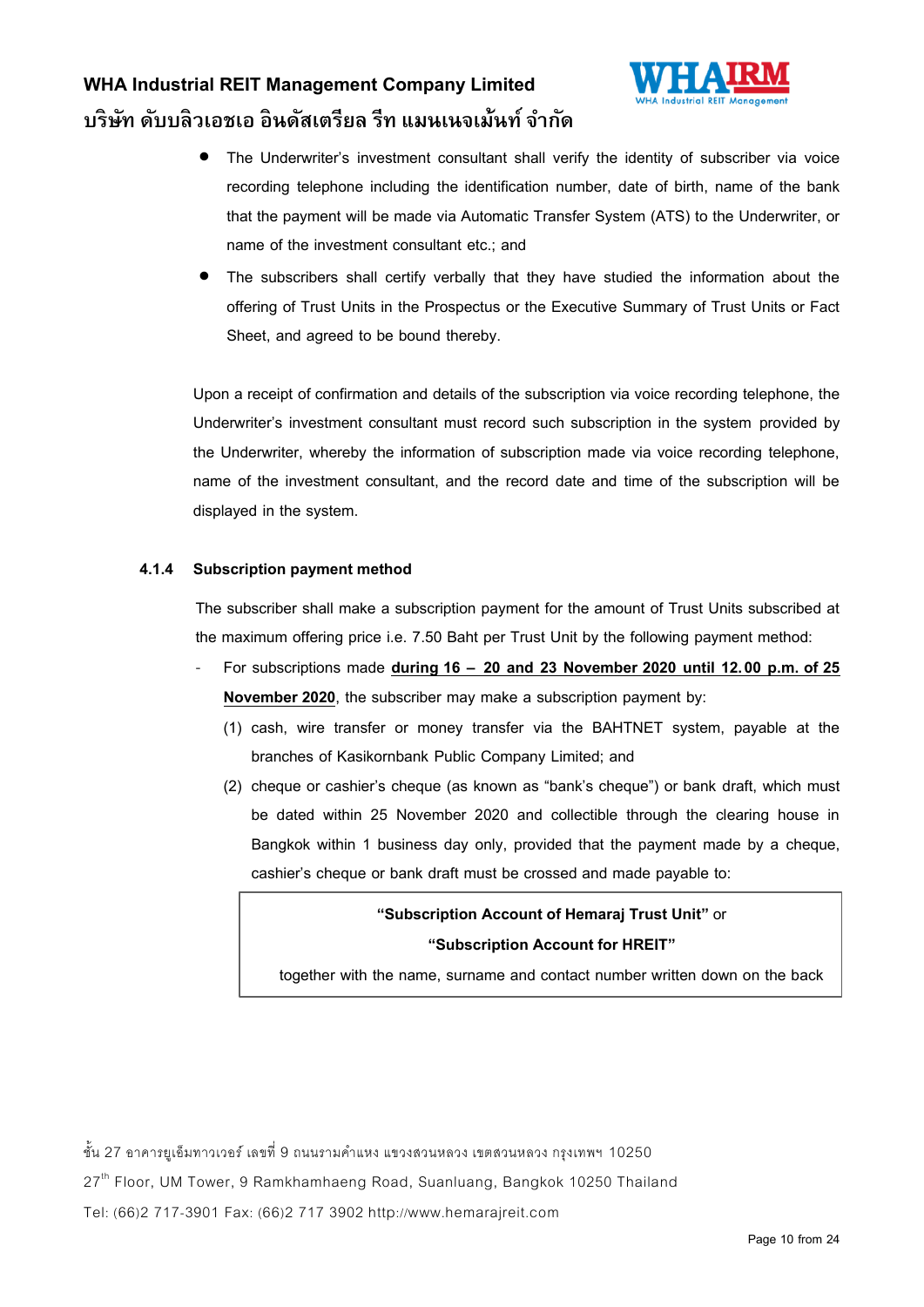

For subscriptions made after 12.00 p.m. of 25 November 2020, the subscriber shall make a subscription payment by cash, wire transfer or money transfer via the BAHTNET system only at the branches of Kasikornbank Public Company Limited.

In this regard, the subscriber shall be responsible for the transfer or cheque collection fees (if any).

### **4.2 The specific group of general public who are existing Trust Unitholders, entitled to subscribe for the Trust Units in the second capital increase andbeingthe institutional investors**

### **4.2.1 Subscription period**

A subscription may be made during 16 to 20 November 2020 and 23 to 27 November 2020 from 9.00 a.m. to 4.00 p.m. **at the office of Kasikornbank Public Company Limited**

### **4.2.2 Means to receive a subscription form and the subscription locationfor the institutional investors only**

A subscription form can be obtained and the subscription can be made at the office of Kasikornbank Public Company Limited. 400/22 Kasikornbank Public Company Limited, Phahon Yothin Building, Sam Sen Nai Sub-district, Phaya Thai District, Bangkok 10400 For more information, please call 02-470-2371, 02-470-2365.

### **4.2.3 Supporting documents to the Subscription**

1. Subscription form

The subscriber shall correctly, completely and clearly fill details in the subscription form, which is signed by the authorized signatories of juristic person with the company's seal affixed (if any).

2. Supporting documents of the subscriber

### Juristic person subscriber incorporated in Thailand

A copy of juristic person affidavit or a copy of company affidavit issued by the Ministry of Commerce not exceeding 12 months prior to the subscription date, as certified a true copy thereof by its authorized signatories with the company's seal affixed (if any), together with a certified copy of identification card, alien card or passport of the authorized signatories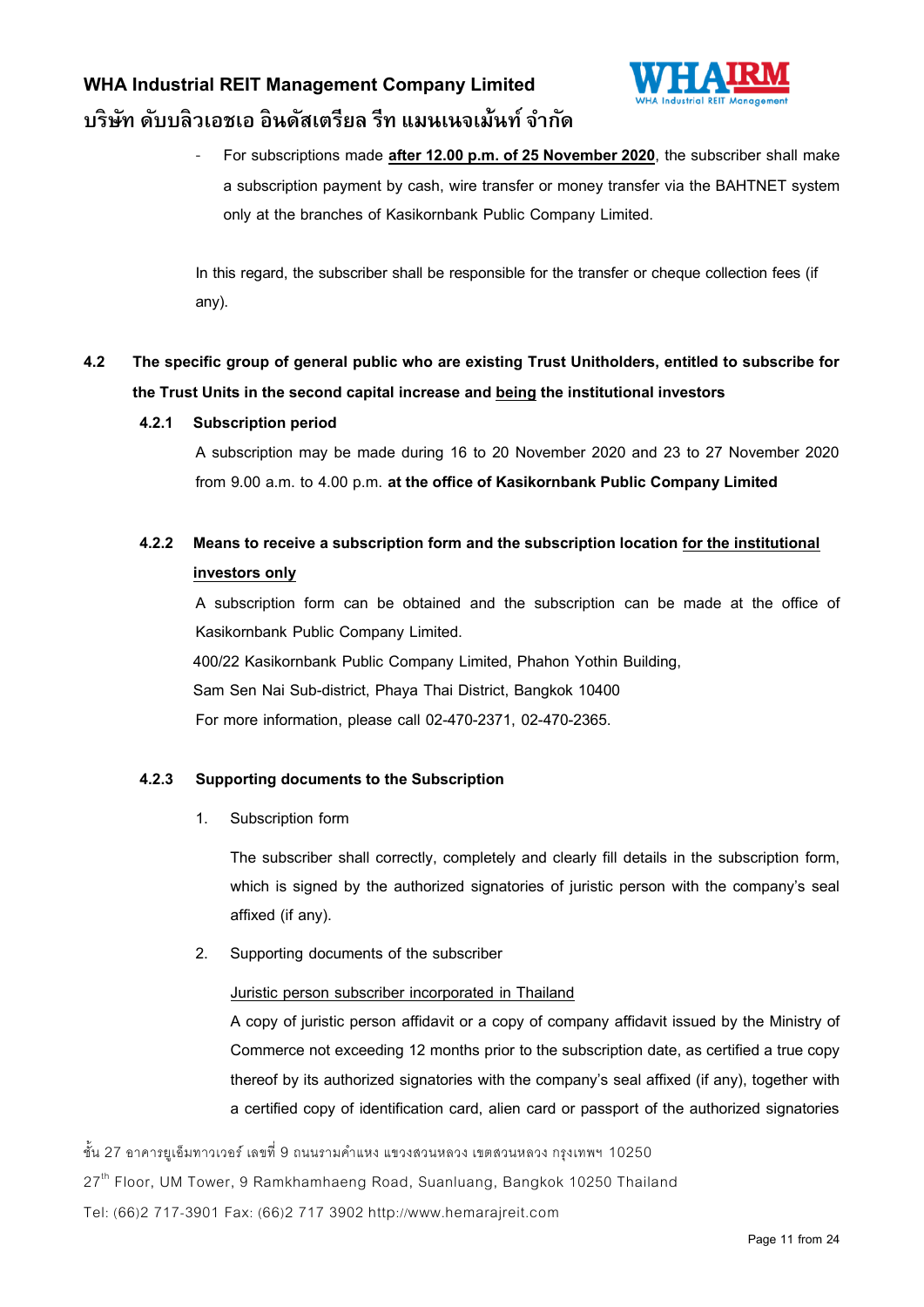

(as the case may be), with a signature which must be the same as the signature signed on every document relating to the subscription.

#### Juristic person subscriber incorporated abroad

A copy of juristic person affidavit or a copy of certificate of incorporation, memorandum of association, articles of association and a certification letter issued not exceeding 12 months prior to the subscription date, as certified a true copy thereof by its authorized signatories with the company's seal affixed (if any), together with a copy of valid identification card, official identification card or state enterprise identification card of the authorized signatories (in case if the 13-digit identification number is not available on the official identification card or state enterprise identification card, a certified copy of house registration presenting the 13-digit identification number shall be attached). In case if the authorized signatories of juristic person are not Thai, a certified copy of valid alien card or passport of the authorized signatories, which is not yet expired (as the case may be) shall be attached. The certified true copy of the aforementioned supporting documents must be notarized by a notary public and authenticated by an official of the Thai Embassy or the Thai Consulate in the country where such documents were prepared or certified, and issued not exceeding 12 months prior to the subscription date.

### Juristic person subscriber with an appointment of the Custodian to proceed with the subscription on its behalf

A copy of the subscriber's power of attorney appointing the Custodian to proceed with the subscription on its behalf with a copy of the grantor's documents, provided that such documents shall be certified a true copy thereof by the authorized signatories of the subscriber or the Custodian (as the case may be), with the company's seal affixed (if any), together with a certified copy of valid identification card, alien card or passport of the Custodian's authorized signatories (as the case may be).

#### 3. Other supporting documents to the subscription

In case of a refund of subscription fee for any reason, if the subscriber wishes to receive a refund by a wire transfer into his/her savings or current account opened with a commercial bank in Thailand, the subscriber shall attach a copy of his/her savings or current account passbook presenting the account number and account name, which must match with the subscriber's name, together with a certification of a true copy thereof.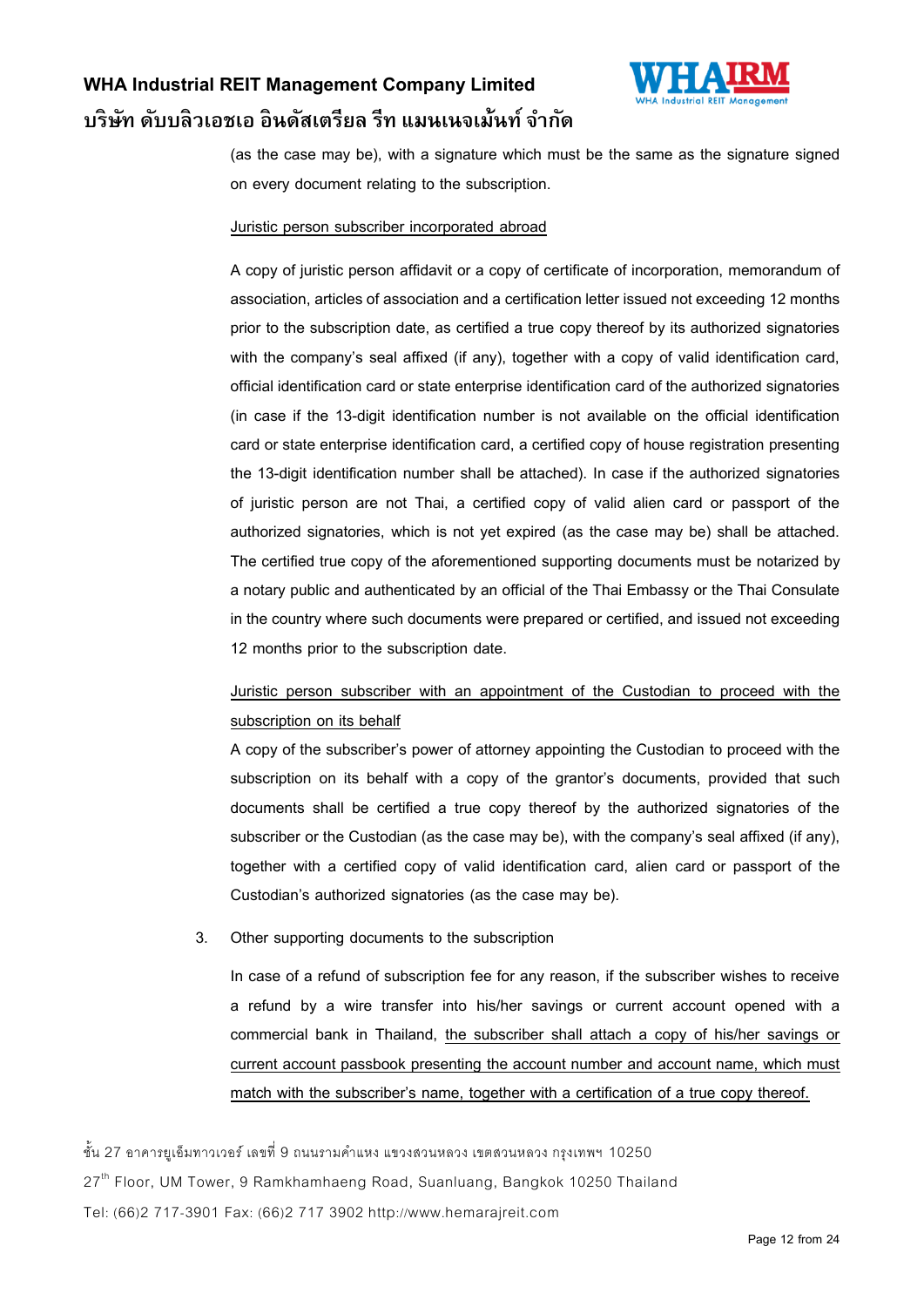

In case if any subscribers fail to attach a copy of the passbook page presenting the subscriber's name and account number, or if the Underwriter could not proceed with the refund of subscription fee by a wire transfer into the subscriber's savings or current account for any reason, the Underwriter shall proceed with the refund of subscription fee to the subscriber by means of a crossed cheque, cashier's cheque or bank draft payable only to the subscriber and sending via a registered mail to the address specified in the subscription form.

A subscriber who opened other accounts with the Underwriter namely, Kasikornbank Public Company Limited, and has completed the Know Your Customer & Customer Due Diligence (KYC/CDD) procedure, is not required to attach the KYC/CDD form for the subscription. If the aforesaid conditions are not met, the subscriber shall complete the KYC/CDD procedure, with the details as correctly, completely and clearly filled in, and signed by the subscriber, then submit it to the Underwriter as a supporting document to the subscription at Phahon Yothin Building office of Kasikornbank Public Company Limited.

In addition, if the subscriber wishes to deposit securities in the Issuer Account No. 600, the juristic person subscriber shall fill additional details in the Part "Specifically for the Subscribers Who Wish to Deposit the Securities into the Issuer Account No. 600 Only" of the subscription form and in the "FATCA Status Checklist of Juristic Person only for the Subscriber with Juristic Person Status", together with a true certification of information, then submit them as the supporting documents to the subscription. In case of a failure by the subscriber to fill in the details as required, the REIT Manager reserves the right to issue a trust certificate in the name of the subscriber to the subscriber instead.

#### **4.2.4 Subscription payment method**

The subscriber shall make a subscription payment for the amount of Trust Units subscribed at the maximum offering price i.e. 7.50 Baht per Trust Unit for institutional investors who did not submit a Bookbuilding form, and at the final offering price for institutional investors who have submitted a Bookbuilding form, by the following payment method:

- For subscriptions made **during 16 – 20 and 23 November 2020 until 12.00 p.m. of 26 November 2020**, the subscriber may make a subscription payment by:
	- (1) cash, wire transfer or money transfer via the BAHTNET system; and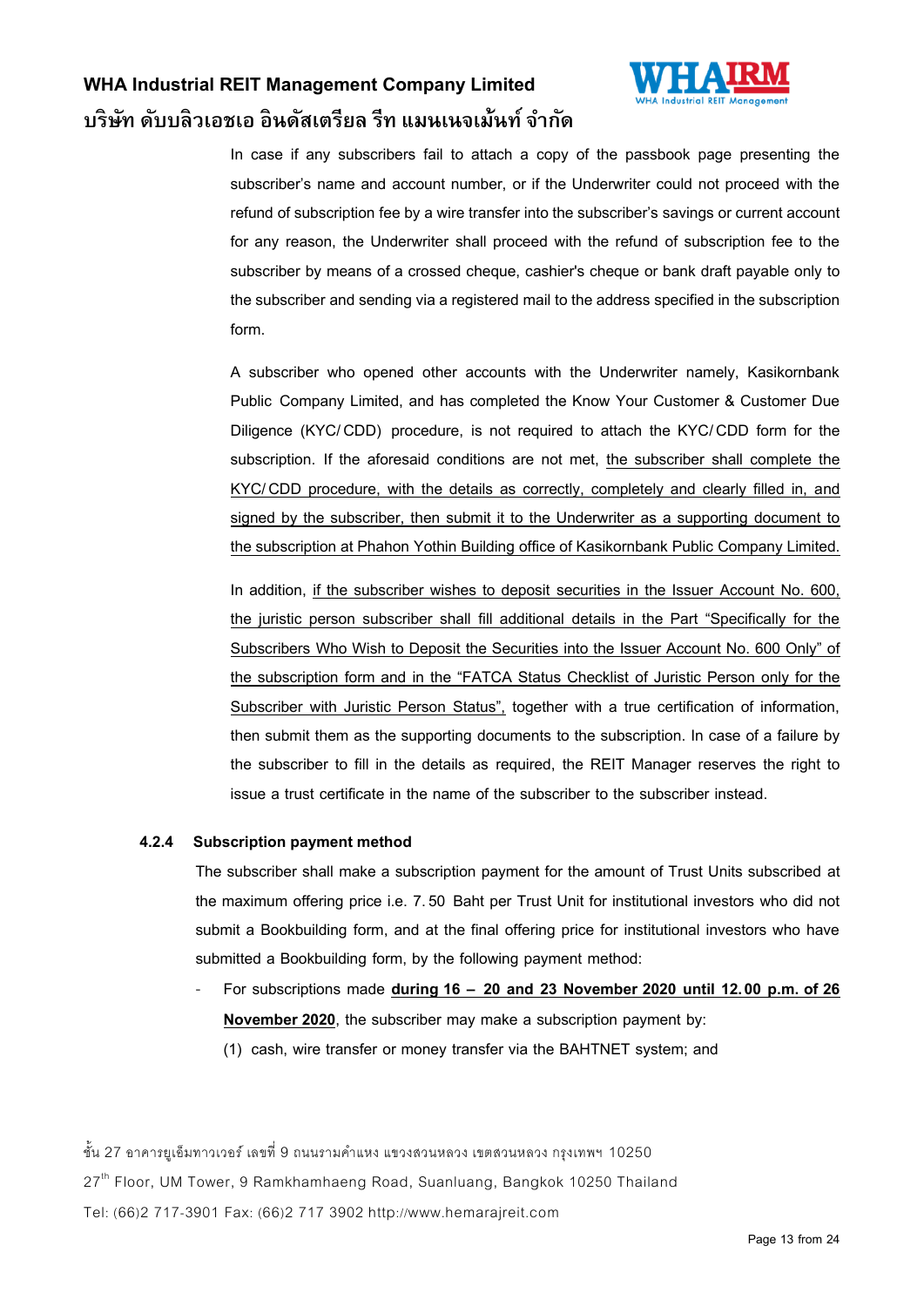

(2) cheque or cashier's cheque (as known as "bank's cheque") or bank draft, which must be dated within 26 November 2020 and collectible through the clearing house in Bangkok within 1 business day only, provided that the payment made by a cheque, cashier's cheque or bank draft must be crossed and made payable to:

**"Subscription Account of Hemaraj Trust Unit"** or **"Subscription Account for HREIT"** together with the name, surname and contact number written down on the back

For subscriptions made after 12.00 p.m. of 26 November 2020, the subscriber shall make a subscription payment by cash, wire transfer or money transfer via the BAHTNET system only.

In this regard, the subscriber shall be responsible for the transfer or cheque collection fees (if any).

#### **5. Objective of the capital increase**

To invest the proceeds from fundraising by the offering of additional Trust Units for sale and/or from loans in additional assets with the following details, in order to increase the source of income and contribute returns to the Trust Unitholders:

| Details of the additional and | 1) Leasehold right of 7 units of detached building factory |  |  |
|-------------------------------|------------------------------------------------------------|--|--|
| investment assets             | with a total building area of approximately 26,680         |  |  |
|                               | square meters;                                             |  |  |

- 2) Leasehold right of 6 units of attached building factory with a total building area of approximately 12,546 square meters; and
- 3) Leasehold right of 2 units of warehouse with a total building area of approximately 8,901 square meters.

#### **6. Benefits to HREIT from the allotment of additional trust units**

The REIT Manager forecasts that after the investment in additional assets in this time, HREIT will have more assets, which would contribute to a diversification of investment risks, as well as an incremental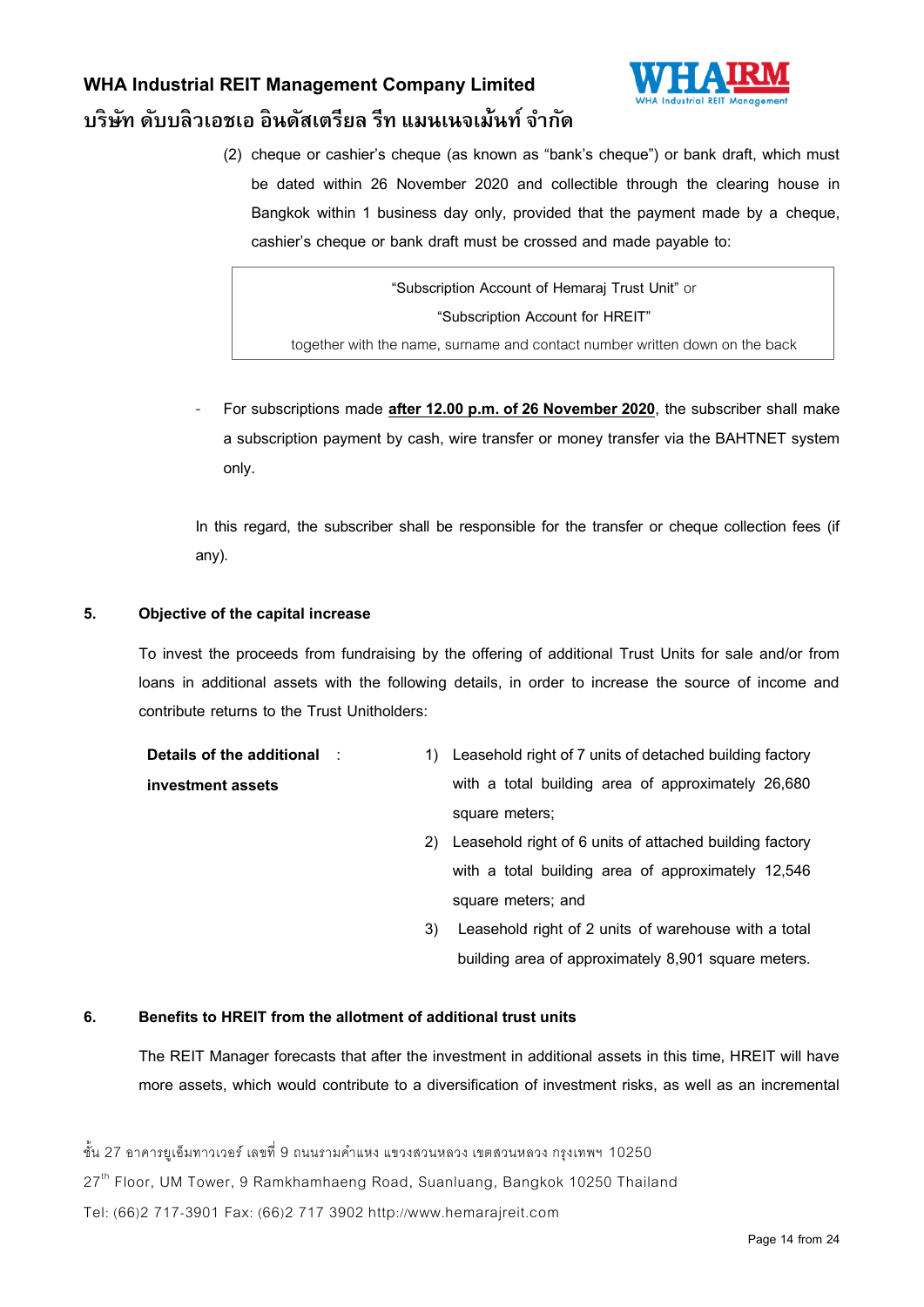

benefit from new assets to be invested. Additionally, the increasing number of Trust Units in HREIT would contribute to a higher trading liquidity on the Stock Exchange of Thailand.

#### **7. Distribution policy and restrictions**

7.1 The REIT Manager will make distribution payments to the Trust Unitholders at the rate of not less than 90% of the adjusted net profit in an accounting period, whereby the distribution payable to the Trust Unitholders is the Year- End Distribution and the Interim Distribution (if any), provided that the REIT Manager would make the distribution payments to the Trust Unitholders not exceeding 4 times per an accounting period, except in the event of capital increase of HREIT, where the distribution payments may be made more than 4 times per an accounting period for benefits of the existing Trust Unitholders.

The adjusted net profit hereunder shall mean the net profit adjusted with the following items:

- (a) Deduction of unrealized gain from appraisal or revaluation of HREIT's assets, including other adjustments in accordance with the guidelines of the Office of the SEC, to be consistent with the cash status of HREIT; and
- (b) Deduction of reserve for repayments of loans or liabilities incurred from HREIT's loans in the amount of limit as specified in the Registration Statement Form and the Prospectus or the Annual Registration Statement Form, as the case may be.
- 7.2 In case HREIT still has an accumulative loss, the REIT Manager shall not make any distribution payments to the Trust Unitholders.
- 7.3 If a distribution payment is made to the Trust Unitholders in each accounting period, the REIT Manager shall make an announcement of the distribution payment to the Trust Unitholders and the closing of register book shall be done to identify names of the Trust Unitholders being entitled to such distribution, as well as to proceed with the distribution payments to those Trust Unitholders within the following period:
	- Year-End Distribution

the REIT Manager shall make a year-end distribution payment within 90 days from the end of fiscal year and shall distribute within 30 days from the book closing date of Trust Unitholders to determine the right of those Trust Unitholders eligible to such distribution.

### Interim Distribution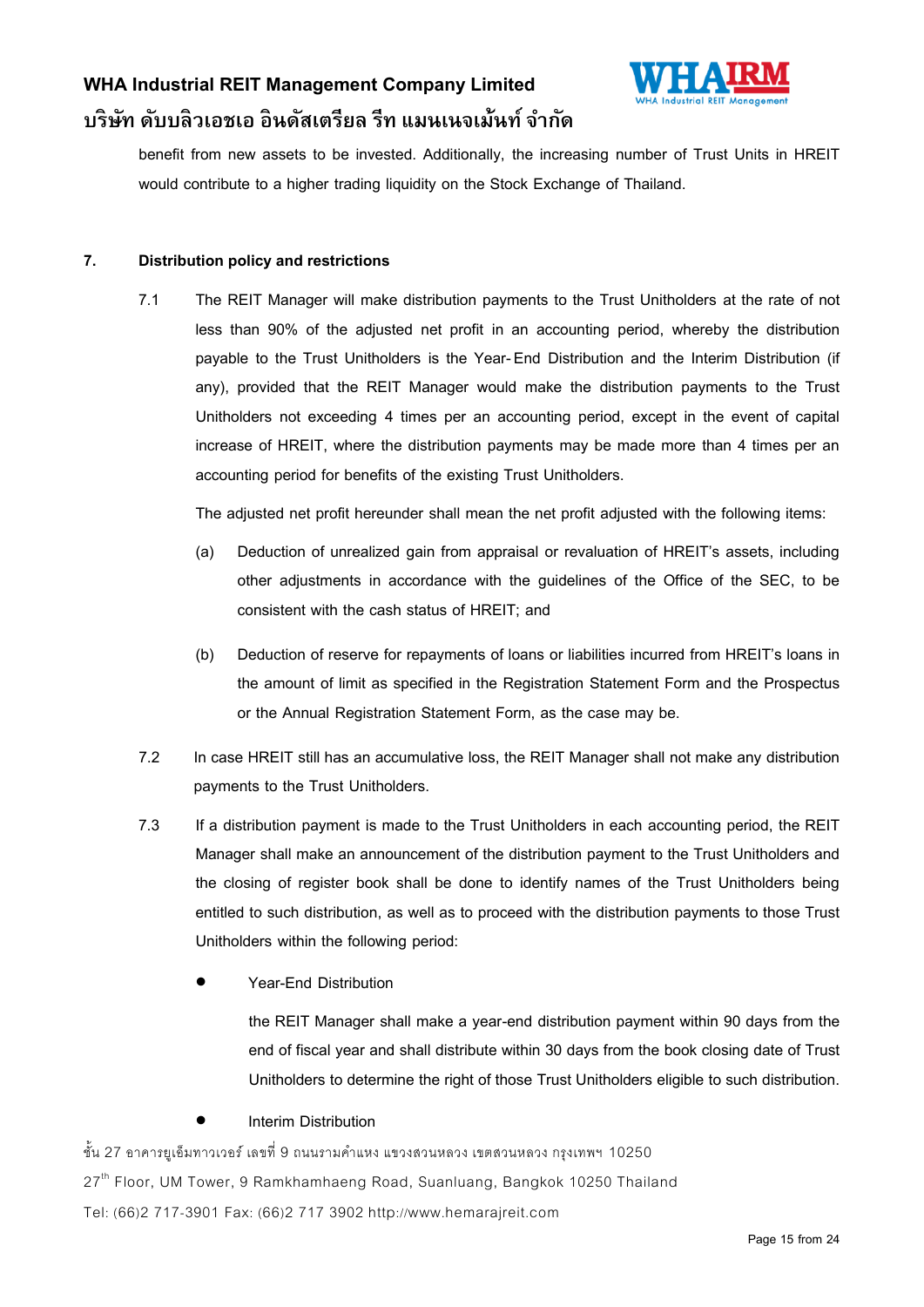

the REIT Manager shall make an interim distribution payment in each quarter (if any) within 90 days from the end of the fiscal year for the last quarter before the distribution payment and shall distribute within 30 days from the book closing date of Trust Unitholders.

- 7.4 The Trust Unitholders eligible to the distribution shall be those Trust Unitholders whose names appear in the register book of Trust Unitholders of HREIT as at the book closing date for the purpose of distribution payment, and in proportionated to the rate of trust unitholding ratio of each Trust Unitholder. If it appears that any person or a group of persons hold the Trust Units of HREIT beyond the rate as prescribed in notifications of the Securities and Exchange Commission and the Capital Market Supervisory Board, such person or group of persons shall not eligible to the distribution from those portions of Trust Units in excess of the ratio as prescribed therein.
- **8. Any other details necessary for supporting the consideration to invest in the Trust Units**  -None-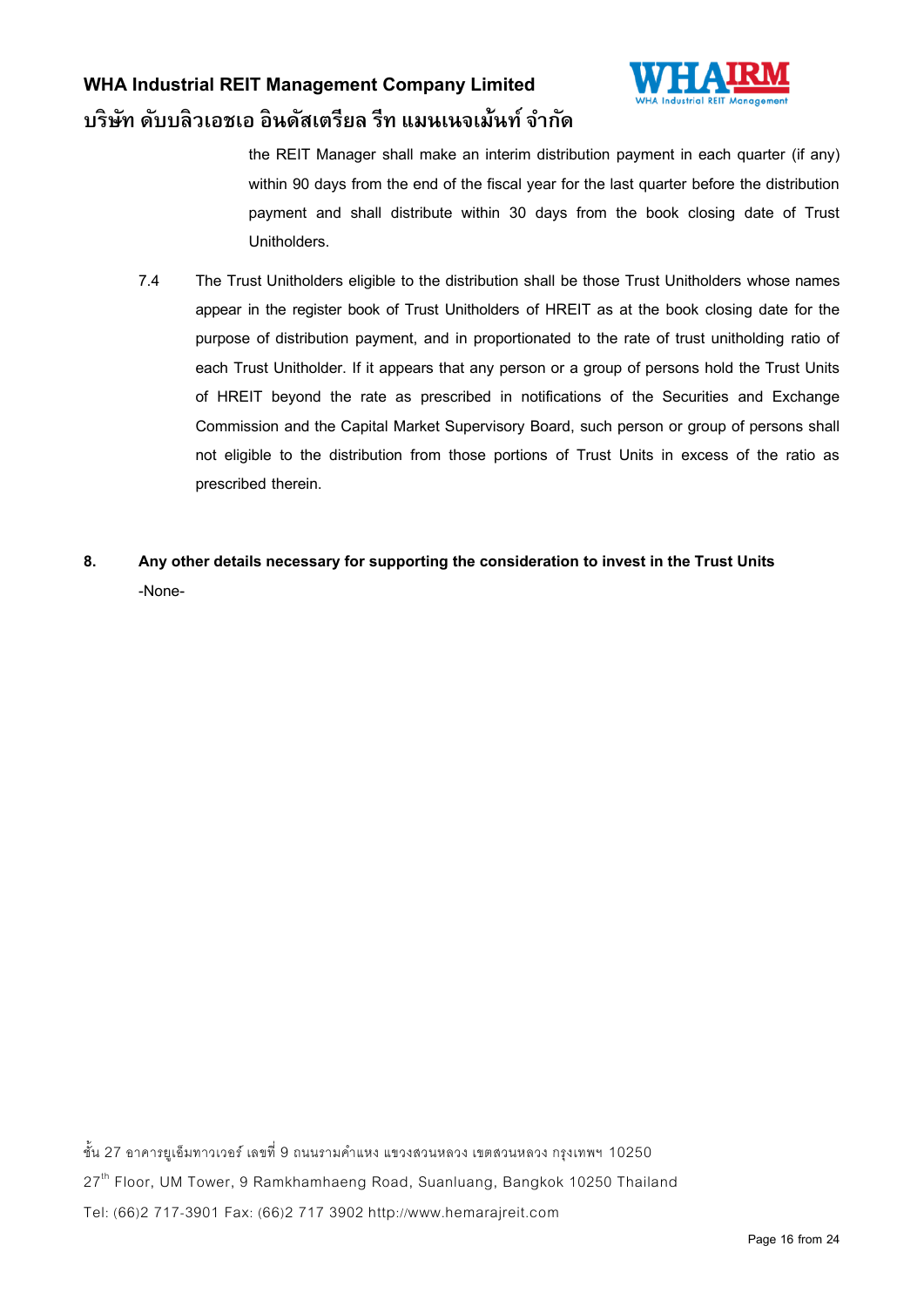

### **Part 2 Basic Information of HREIT**

#### **1. Name and address of HREIT**

| <b>REIT Name (Thai)</b>    | ทรัสต์เพื่อการลงทุนในสิทธิการเช่าอสังหาริมทรัพย์เหมราช            |  |  |  |
|----------------------------|-------------------------------------------------------------------|--|--|--|
| <b>REIT Name (English)</b> | Hemaraj Leasehold Real Estate Investment Trust                    |  |  |  |
| <b>Address</b>             | <b>SCB Asset Management Company Limited</b>                       |  |  |  |
|                            | 7-8 <sup>th</sup> Floor, SCB Park Plaza 1                         |  |  |  |
|                            | 18 SCB Park Plaza 1, 7-8 <sup>th</sup> Floor, Ratchadapisek Road, |  |  |  |
|                            | Chatuchak Sub-district, Chatuchak District, Bangkok 10900         |  |  |  |
| <b>Telephone</b>           | 02 949 1500                                                       |  |  |  |
| Fax                        | 02 949 1514                                                       |  |  |  |

#### **2. Type of business and nature of business operation**

The objective of investment in the Additional Investment Assets No. 3 is to create an appropriate and long-term sustainable rate of return on investment for the Trust Unitholders with the REIT Manager's strategies to procure for benefits as follows:

- For the asset management, the REIT Manager will monitor the performance of HREIT in each year by comparing with the annual budget and the past performance of HREIT in order to enable HREIT to earn profit from operation. In case of a failure of the performance of HREIT to meet the goals set out, the REIT Manager will analyze for the causes and will improve and develop an action plan in collaboration with the Property Manager in order to achieve the expected target;
- Appropriate determination of rental rate;
- Improvement of operational efficiency including controls on the operating costs; and
- Potential enhancement of assets to be invested in by HREIT by means of the maintenance of project area and the image improvement of assets.

HREIT, by the Trustee, will be the holder of leasehold right in the Additional Investment Assets No. 3 after the investment in assets. HREIT has a policy to procure for benefits from the Additional Investment Assets No. 3 by letting to tenants, whereby the REIT Manager shall appoint WHA Industrial Development Public Company Limited to act as the Property Manager of the Additional Investment Assets No. 3 to manage and procure for benefits from 1) leasehold right of 7 units of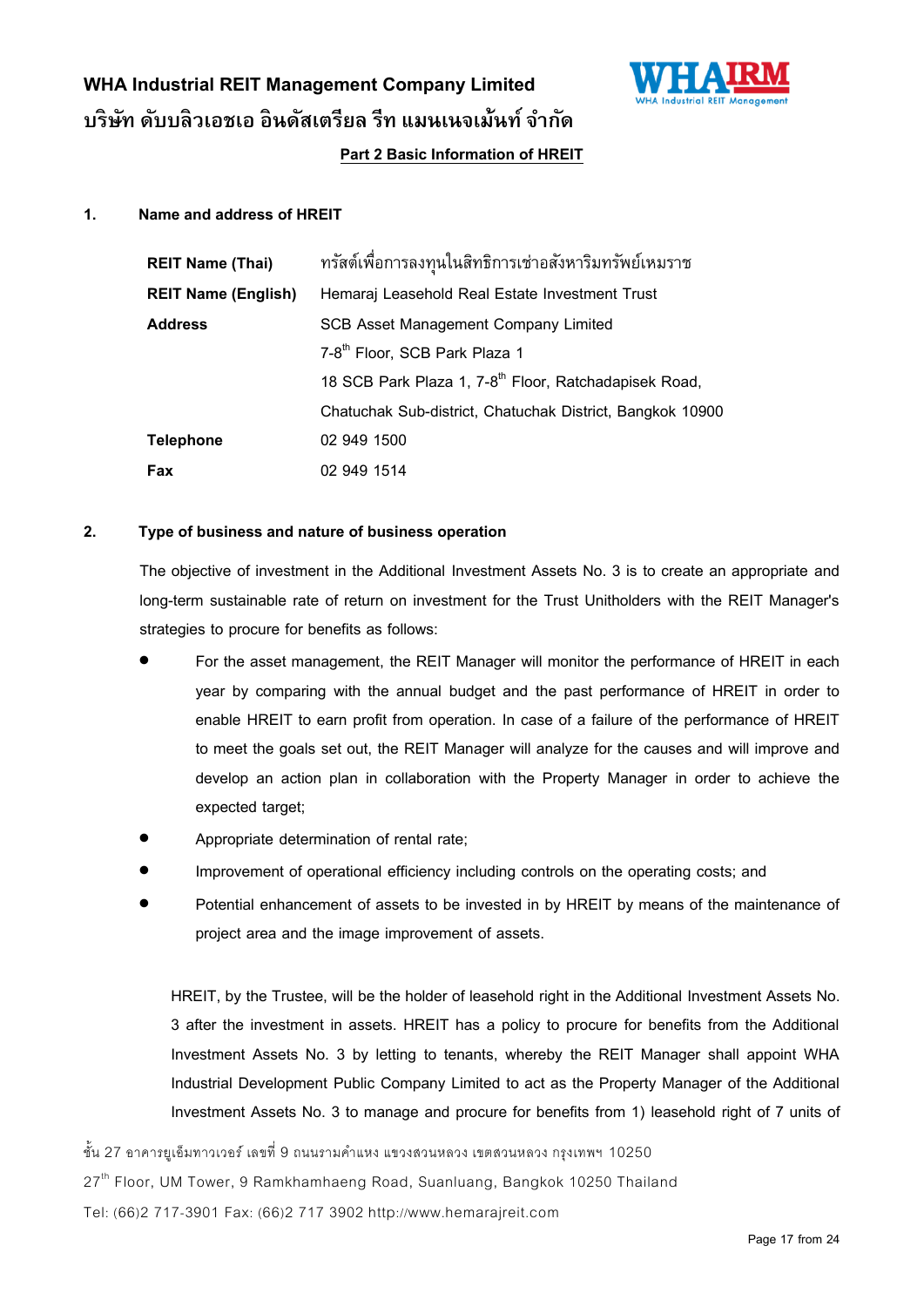

detached building factory with a total building area of approximately 26,680 square meters, 2) leasehold right of 6 units of attached building factory with a total building area of approximately 12,546 square meters, and 3) leasehold right of 2 units of warehouse with a total building area of approximately 8,901 square meters. WHA Industrial Development Public Company Limited shall engage in the property management by procuring for benefit of the properties from the letting of its area in accordance with the REIT Manager's policies, coordinating and facilitating the tenants, collecting the rental and remitting to HREIT, and maintaining and repairing the properties of HREIT in a good condition to be available for the procurement of benefits.

In this regard, HREIT will enter into lease agreements in compliance with the requirements of the SEC or those agencies having direct authorities over the tenants. Such agreements will be standardized with the similar terms and conditions among the tenants.

From the nature of benefit procurement as mentioned above, the revenue and cash flow that HREIT will receive from investing in the Additional Investment Assets No. 3 are the rental revenue from land and buildings, and the service fees from factory and warehouse leasing, whereby the tenants will use such buildings for their own business operations and HREIT will collect the rental and service fees from such rents by directly entering into lease agreements for factory and warehouse buildings with the tenants.

#### **HREIT's Structure after the Second Capital Increase**

The structure of HREIT after the second capital increase is illustrated as follows:

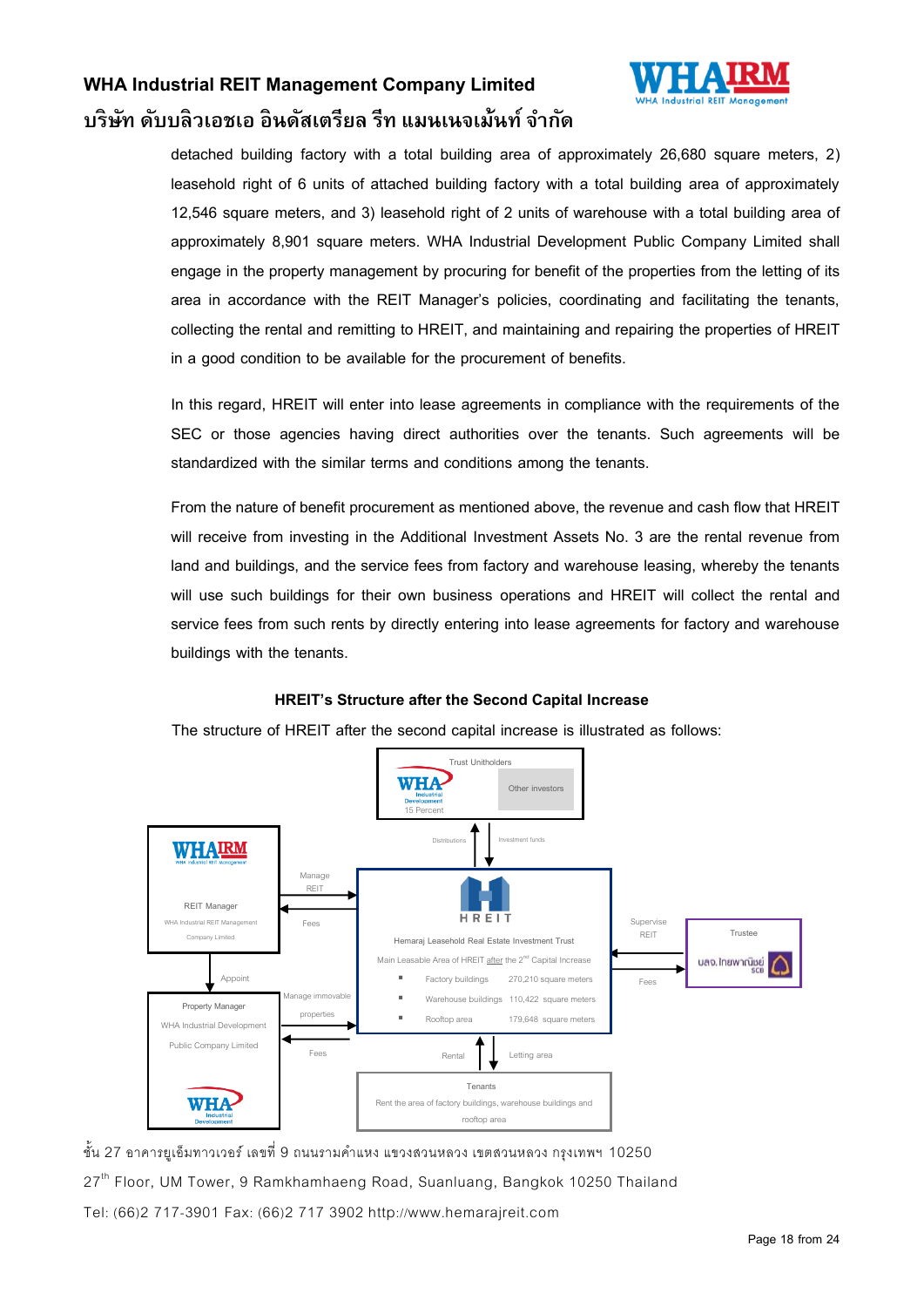

### **3. Information of the REIT Manager,Trustee, Property Manager and Top 10 Major Trust Unitholders**

3.1 Information of the REIT Manager

| <b>Company name</b> | WHA Industrial REIT Management Company Limited                                 |
|---------------------|--------------------------------------------------------------------------------|
| Company             | 27 <sup>th</sup> Floor, UM Tower, 9 Ramkhamhaeng Road, Suanluang Sub-district, |
| address             | Suanluang District, Bangkok 10250                                              |
| <b>Telephone</b>    | 02 717 3901                                                                    |
| Fax                 | 02 717 3902                                                                    |

### 3.2 Information of the Trustee

| <b>Company name</b> | <b>SCB Asset Management Company Limited</b>                       |  |
|---------------------|-------------------------------------------------------------------|--|
| Company             | 7-8 <sup>th</sup> Floor, SCB Park Plaza 1                         |  |
| address             | 18 SCB Park Plaza 1, 7-8 <sup>th</sup> Floor, Ratchadapisek Road, |  |
|                     | Chatuchak Sub-district, Chatuchak District, Bangkok 10900         |  |
| <b>Telephone</b>    | 02 949 1500                                                       |  |
| Fax                 | 02 949 1514                                                       |  |

### 3.3 Information of the Property Manager

| <b>Company name</b> | WHA Industrial Development Public Company Limited                              |  |  |
|---------------------|--------------------------------------------------------------------------------|--|--|
| Company             | 18 <sup>th</sup> Floor, UM Tower, 9 Ramkhamhaeng Road, Suanluang Sub-district, |  |  |
| address             | Suanluang District, Bangkok 10250                                              |  |  |
| <b>Telephone</b>    | 02 719 9555                                                                    |  |  |
| Fax                 | 02-719 9546-7                                                                  |  |  |

### 3.4 Information of the Top 10 Major Trust Unitholders (as at 20 August 2020)

| No. | Name of the Trust Unitholder              | Number of<br><b>Trust Units</b> | <b>Trust Unitholding</b><br><b>Ratio</b><br>(approximate<br>percentage) |
|-----|-------------------------------------------|---------------------------------|-------------------------------------------------------------------------|
| 1   | WHA Industrial Development Public Company | 105,395,609                     | 15.00                                                                   |
|     | ∟imited                                   |                                 |                                                                         |

ชั้น 27 อาคารยูเอ็มทาวเวอร์ เลขที่ 9 ถนนรามคำแหง แขวงสวนหลวง เขตสวนหลวง กรุงเทพฯ 10250

27<sup>th</sup> Floor, UM Tower, 9 Ramkhamhaeng Road, Suanluang, Bangkok 10250 Thailand

Tel: (66)2 717-3901 Fax: (66)2 717 3902 http://www.hemarajreit.com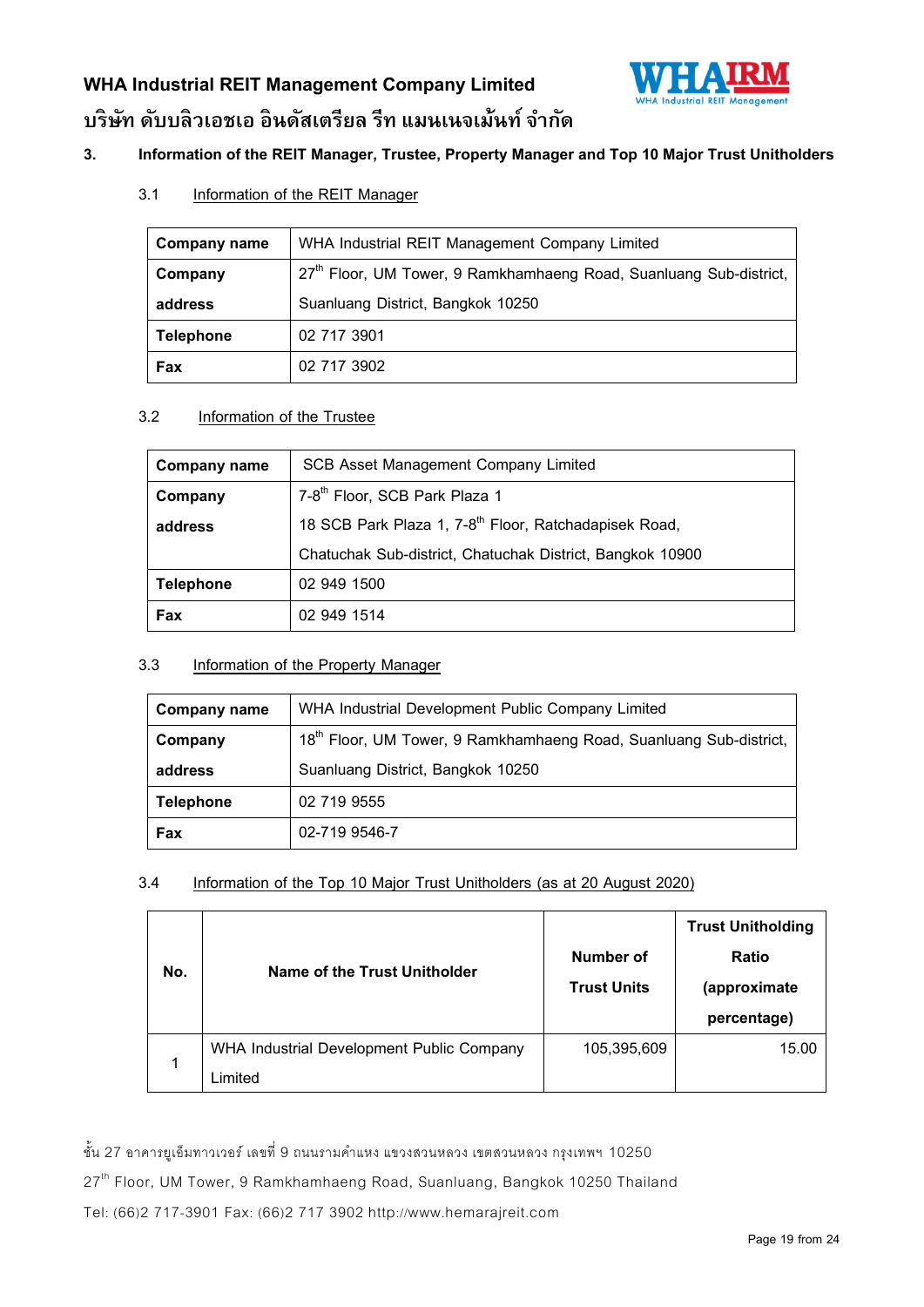

### **WHA Industrial REIT Management Company Limited**

# **บริษทั ดบับลิวเอชเอ อินดสัเตรียล รีท แมนเนจเม้นท ์ จำ กดั**

|                |                                                 |                    | <b>Trust Unitholding</b> |
|----------------|-------------------------------------------------|--------------------|--------------------------|
| No.            | <b>Name of the Trust Unitholder</b>             | <b>Number of</b>   | <b>Ratio</b>             |
|                |                                                 | <b>Trust Units</b> | (approximate             |
|                |                                                 |                    | percentage)              |
| $\overline{2}$ | TMB EASTSPRING Property and Infrastructure      | 35,991,200         | 5.12                     |
|                | Income Plus Flexible Fund                       |                    |                          |
| 3              | Southeast Life Insurance Public Company         | 35,807,761         | 5.10                     |
|                | Limited                                         |                    |                          |
| 4              | Dhipaya Life Assurance Public Company           | 22,900,000         | 3.26                     |
|                | Limited                                         |                    |                          |
| 5              | Thanachart Property and Infrastructure Flexible | 11,916,052         | 1.70                     |
|                | Fund                                            |                    |                          |
| 6              | Mrs. Nuchara Vayakornvichitr                    | 11,571,300         | 1.65                     |
| $\overline{7}$ | Krungthai-AXA Life Insurance Public Company     | 10,887,000         | 1.55                     |
|                | Limited                                         |                    |                          |
| 8              | Krung Thai Property and Infrastructure Flexible | 9,963,300          | 1.42                     |
|                | Fund                                            |                    |                          |
| 9              | Mr. Wicha Sakundeelert                          | 8,403,300          | 1.20                     |
| 10             | <b>LH Thai Property Fund</b>                    | 7,988,400          | 1.14                     |
|                | Total Top 10 Major Trust Unitholders            | 260,823,922        | 37.12                    |
|                | <b>Other Minor Trust Unitholders</b>            | 441,810,194        | 62.78                    |
|                | Total                                           | 702,634,116        | 100.00                   |

### **4. History of the capital increase and the distribution payment in the past 3 years**

- 4.1 History of the capital increase in the past 3 years
	- HREIT was established pursuant to the Securities and Exchange Act B.E. 2535 (1992) (as amended) on 21 November 2016 with SCB Asset Management Company Limited acting as the Trustee and WHA Industrial REIT Management Company Limited acting as the REIT Manager. On 23 November 2016, HREIT invested in the Initial Investment Assets at the total investment value of 7,974,991,417 Baht (excluding VAT and related fees) and with the total leasable building area of 261,314 square meters in Chonburi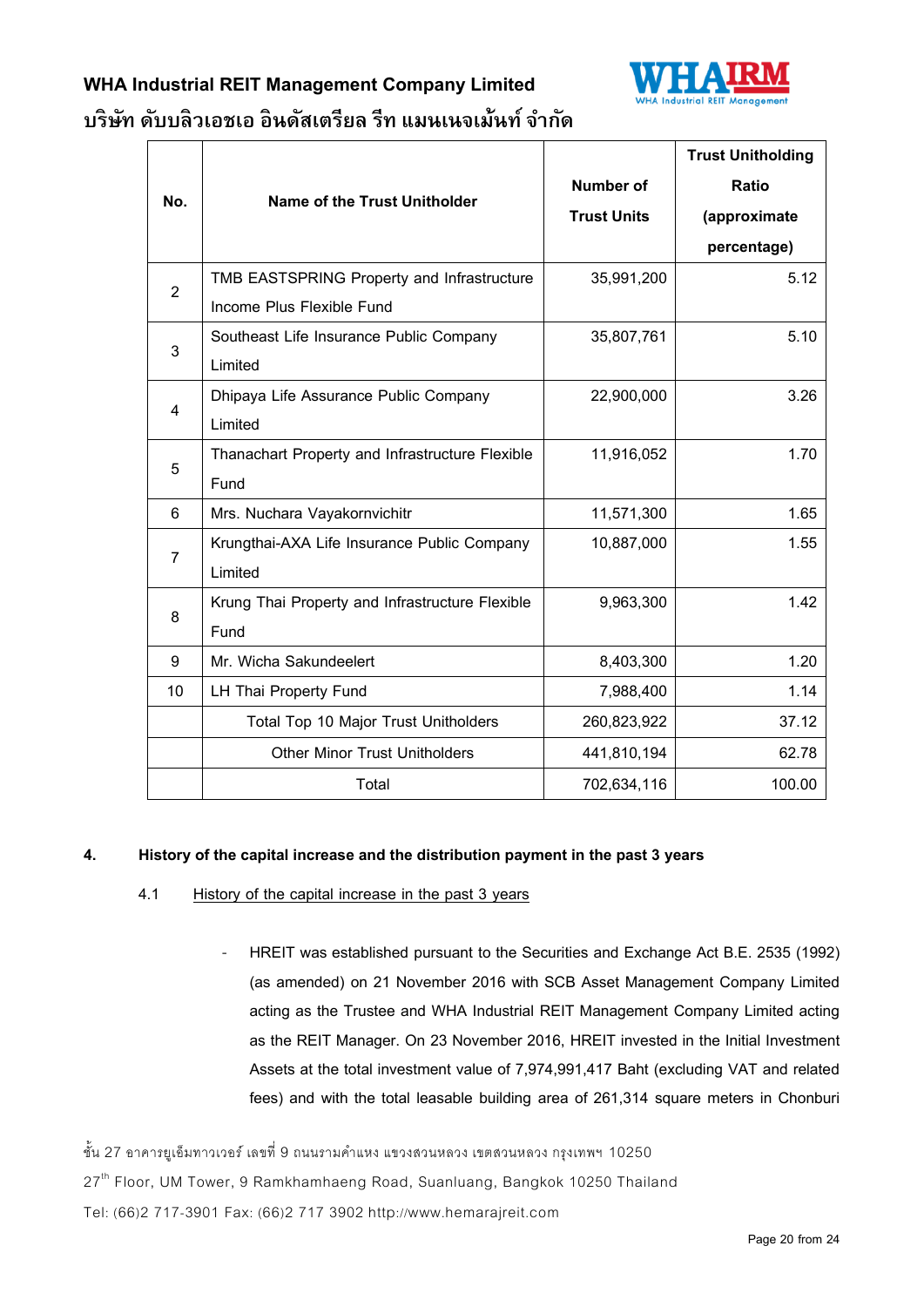

and Rayong provinces by the sources of funding from the offering of additional Trust Units and loans.

- On 4 January 2018, HREIT invested in the Additional Investment Assets No. 1 at the total investment value of 1,589,847,751 Baht (excluding VAT and related fees) with the total leasable building area of 55,131 square meters in Chonburi, Rayong and Saraburi provinces by the sources of funding from the offering of additional Trust Units and loans.
- On 24 December 2018, HREIT invested in the Additional Investment Assets No. 2 at the total investment value of 477,000,000 Baht (excluding VAT and related fees) with the total leasable building area of 15,916 square meters in Saraburi Province. HREIT used funds from the loans and cash of HREIT.

#### 4.2 History of distribution payments in the past 3 years

| No.            | Performance Period | <b>Book Closing Date</b> | Payout Date       | Distribution per Unit |
|----------------|--------------------|--------------------------|-------------------|-----------------------|
|                |                    |                          |                   | (Baht per Unit)       |
| $\mathbf{1}$   | 23 November 2016   | 23 May 2017              | 31 May 2017       | 0.2647                |
|                | to 31 March 2017   |                          |                   |                       |
| $\overline{2}$ | 1 October 2018     | 4 March 2019             | 26 March 2019     | 0.1684                |
|                | to 31 December     |                          |                   |                       |
|                | 2018               |                          |                   |                       |
| 3              | 1 January 2019     | 21 May 2019              | 20 June 2019      | 0.1987                |
|                | to 31 March 2019   |                          |                   |                       |
| 4              | 1 April 2019       | 20 August 2019           | 19 September 2019 | 0.1987                |
|                | to 30 June 2019    |                          |                   |                       |
| 5              | 1 July 2019        | 21 November 2019         | 20 December 2019  | 0.1987                |
|                | to 31 September    |                          |                   |                       |
|                | 2019               |                          |                   |                       |
| 6              | 1 October 2019     | 3 March 2020             | 30 March 2020     | 0.1987                |
|                | to 31 December     |                          |                   |                       |
|                | 2019               |                          |                   |                       |
| 7              | 1 January 2020     | 4 June 2020              | 26 June 2020      | 0.1715                |
|                | to 31 March 2020   |                          |                   |                       |
| 8              | 1 April 2020       | 20 August 2020           | 18 September 2020 | 0.1715                |

ชั้น 27 อาคารยเอ็มทาวเวอร์ เลขที่ 9 ถนนรามคำแหง แขวงสวนหลวง เขตสวนหลวง กรุงเทพฯ 10250

27<sup>th</sup> Floor, UM Tower, 9 Ramkhamhaeng Road, Suanluang, Bangkok 10250 Thailand

Tel: (66)2 717-3901 Fax: (66)2 717 3902 http://www.hemarajreit.com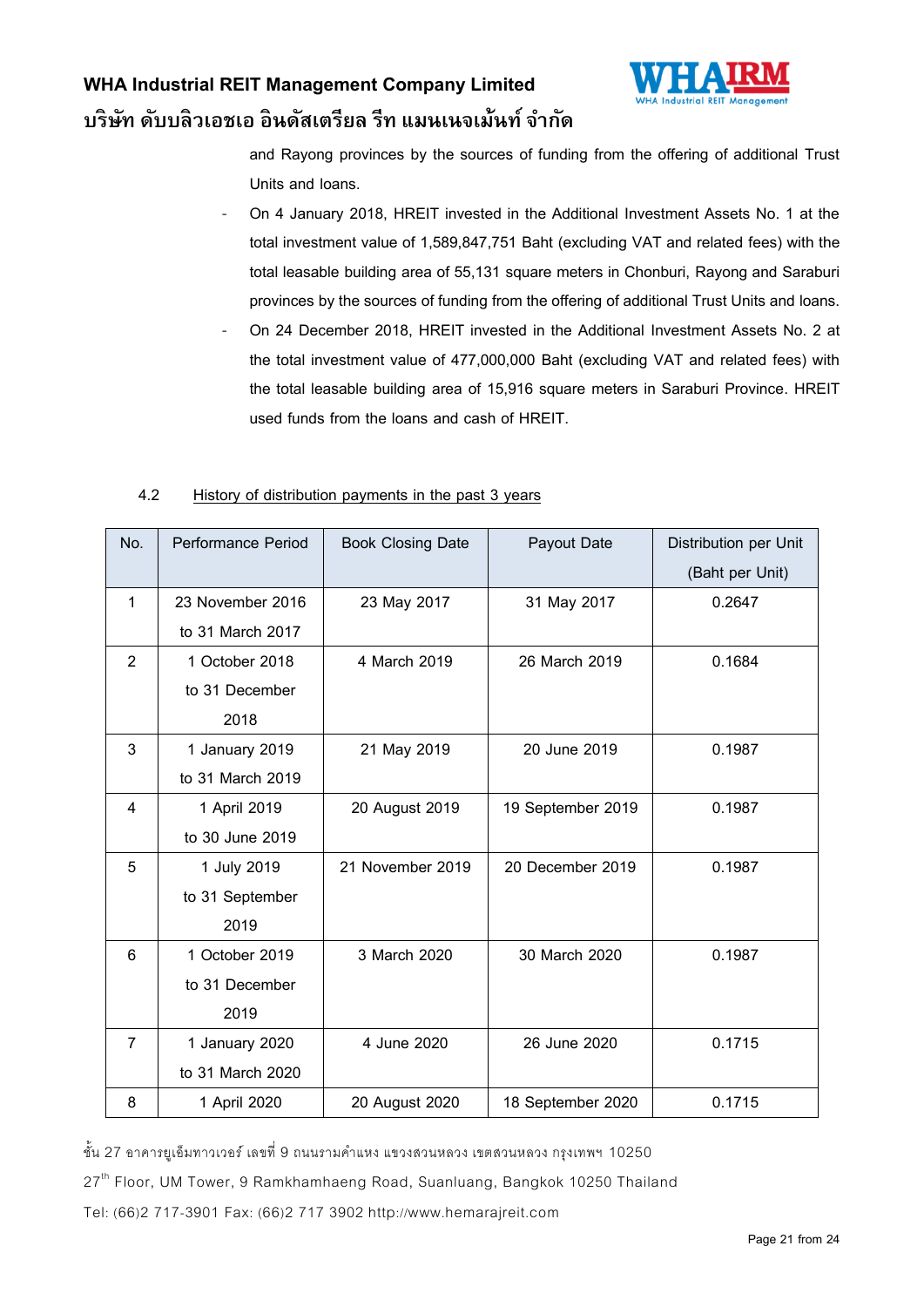## **WHA Industrial REIT Management Company Limited**



## **บริษทั ดบับลิวเอชเอ อินดสัเตรียล รีท แมนเนจเม้นท ์ จำ กดั**

| No. | Performance Period | <b>Book Closing Date</b> | Payout Date | Distribution per Unit |  |
|-----|--------------------|--------------------------|-------------|-----------------------|--|
|     |                    |                          |             | (Baht per Unit)       |  |
|     | to 30 June 2020    |                          |             |                       |  |

### **5. Information of Affiliated Company, Subsidiaries and Associated Company**

-None-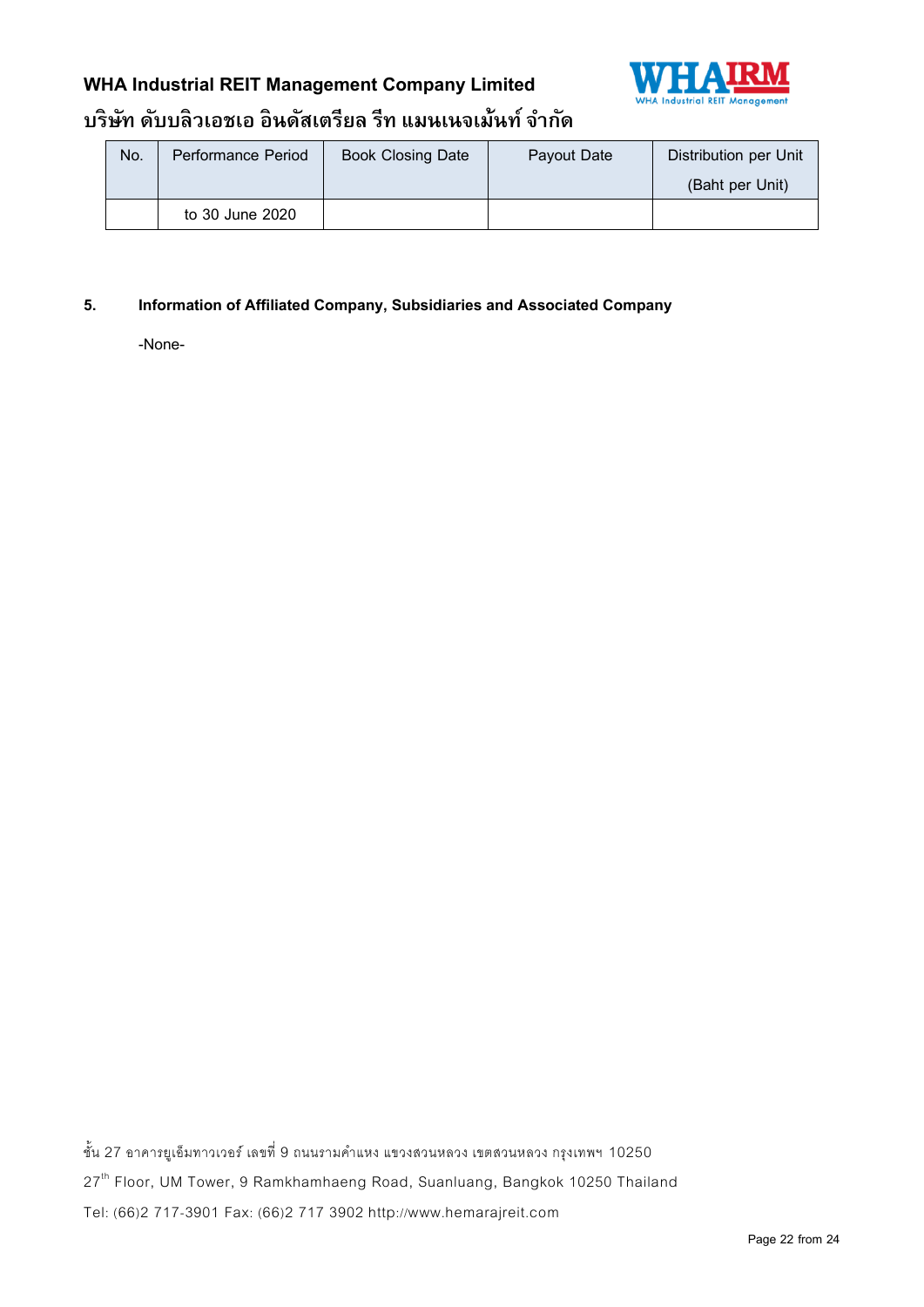

### **Part 3 Comparative Financial Information of the Past 3 Years**

The details of financial information according to the HREIT's financial statements as audited and reviewed by PricewaterhouseCoopers ABAS Company Limited for the year ended 31 December 2017 to 31 December 2019 and the six-month financial statements ended 30 June 2020 can be summarized as follows:

| <b>Balance Sheet</b>                       | 31 Dec 17     | 31 Dec 18    | 31 Dec 19    | 30 Jun 20    |
|--------------------------------------------|---------------|--------------|--------------|--------------|
| (Unit: Thousand Baht)                      | (Audited)     | (Audited)    | (Audited)    | (Reviewed)   |
| <b>Assets</b>                              |               |              |              |              |
| Investments at fair value                  | 7,240,310.55  | 9,430,069.98 | 9,642,374.76 | 9,594,410.40 |
| Cash and cash equivalents                  | 1,160,018.86  | 135,554.91   | 162,812.61   | 233,010.03   |
| receivable<br>Accounts<br>other<br>and     | 23,407.05     | 51,608.31    | 20,729.19    | 11,877.57    |
| receivable - net                           |               |              |              |              |
| Prepaid expenses                           | 751.60        | 1,357.32     | 14,492.73    | 14,957.97    |
| Deferred expenses                          | 2,914.68      | 49,657.07    | 37,537.31    | 31,838.35    |
| Deferred income from operating lease       | 2,914.29      | 19,207.68    | 33,339.25    | 26,210.73    |
| agreements                                 |               |              |              |              |
| Refundable VAT                             | 194.04        | 483.07       | 284.81       | 257.64       |
| Other assets                               | 3,086.72      | 3,433.27     | 2,374.67     | 676.61       |
| <b>Total Assets</b>                        | 8,433,597.78  | 9,691,371.61 | 9,913,945.33 | 9,913,239.29 |
| <b>Liabilities</b>                         |               |              |              |              |
| Unearned rental and service income         | 7,152.31      | 10,291.70    | 12,019.66    | 9,980.48     |
| Deposits received from customers           | 134,731.67    | 166,810.10   | 191,754.50   | 182,771.18   |
| Borrowing from financial institution - net | 2,293,506.65  | 3,282,307.42 | 3,293,206.58 | 3,298,838.42 |
| Accrued expenses                           | 11,899.16     | 26,678.58    | 19,736.66    | 19,884.60    |
| Other liabilities                          | 1,075.75      | 24,461.33    | 13,088.91    | 11,538.75    |
| <b>Total Liabilities</b>                   | 2,448,365.53  | 3,510,549.13 | 3,529,806.30 | 3,523,013.43 |
| <b>Net Assets</b>                          | 5,985,232.25  | 6,180,822.48 | 6,384,139.03 | 6,390,225.86 |
| Net assets represented by                  |               |              |              |              |
| Capital from the Trust Unitholders         | 6,516,969.66  | 6,062,435.65 | 6,046,556.12 | 6,046,556.12 |
| Retained earnings                          | (531, 737.41) | 118,386.82   | 337,582.91   | 343,669.73   |
| <b>Net Assets</b>                          | 5,985,232.25  | 6,180,822.48 | 6,384,139.03 | 6,390,225.86 |
| Net assets value per unit (Baht)           | 8.5182        | 8.7966       | 9.0860       | 9.0946       |